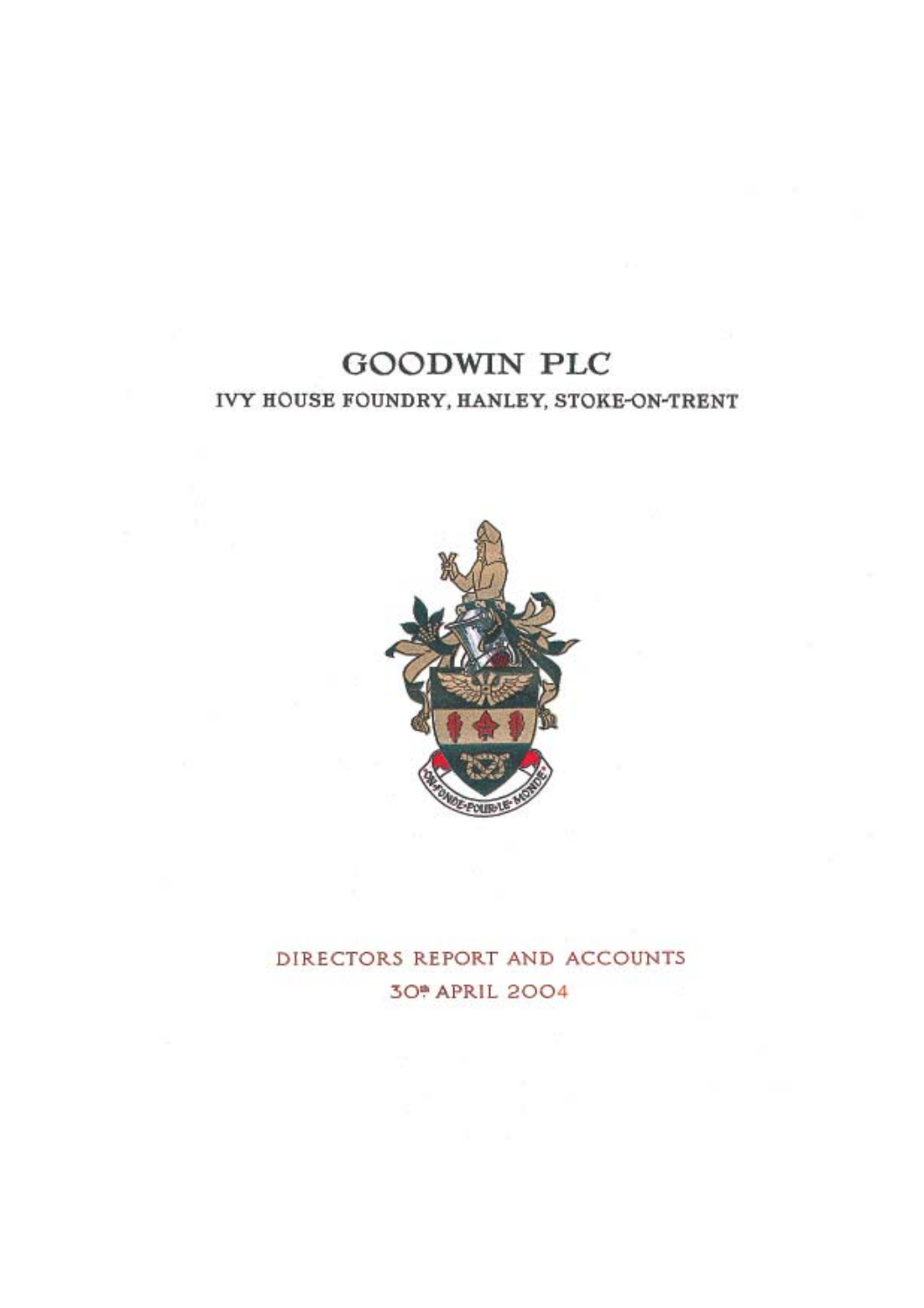www.goodwin.co.uk

Registered in England and Wales, Number 305907 Established 1883

Directors:

J. W. Goodwin (Chairman)

R. S. Goodwin (Managing Director)

R. J. Dyer

F. A. Gaffney

P. J. Horton

Ivy House Foundry, Hanley,  $P.O. Box No. 82$ , Stoke-on-Trent, ST1 3NR Bristol, BS99 7NH

Secretary and registered office:  $\qquad \qquad$  Registrar and share transfer office: Mrs. P. Ashley, B.A., A.C.I.S. Computershare Investor Services PLC,

> Auditors: KPMG Audit Plc, 2 Cornwall Street, Birmingham, B3 2DL

NOTICE IS HEREBY GIVEN that the SEVENTIETH ANNUAL GENERAL MEETING of the company will be held at 10.30 am, on Wednesday, 2nd November, 2005 at the Saxon Cross Hotel, Sandbach, Cheshire, for the purpose of considering and, if thought fit, passing the following resolutions:

- 1. To receive the report of the directors and the audited financial statements for the year ended 30th April, 2005 and to approve the payment of a dividend on the ordinary shares.
- 2. To re-elect Mr. R. J. Dyer as a director.
- 3. To approve the directors' remuneration report for the year ended 30th April, 2005.
- 4. To re-appoint KPMG Audit Plc as auditors and to authorise the directors to determine their remuneration.

By Order of the Board

Registered Office: Ivy House Foundry, Hanley, Stoke-on-Trent. 23rd September, 2005

P. ASHLEY **Secretary** 

NOTES:

- 2. None of the directors have service contracts with the company.
- 3. If approved by shareholders the final dividend will be paid to shareholders on the 4th November, 2005.

<sup>1.</sup> A member entitled to attend and vote at the above meeting may appoint a proxy to attend and, on a poll, vote instead of him. A proxy need not be a member of the company. To be valid, the instrument appointing a proxy and the power of attorney or other authority (if any) under which it is signed or a notarially certified copy of such power or authority must be deposited at the registered office of the company not less than 48 hours before the time appointed for the holding of the meeting.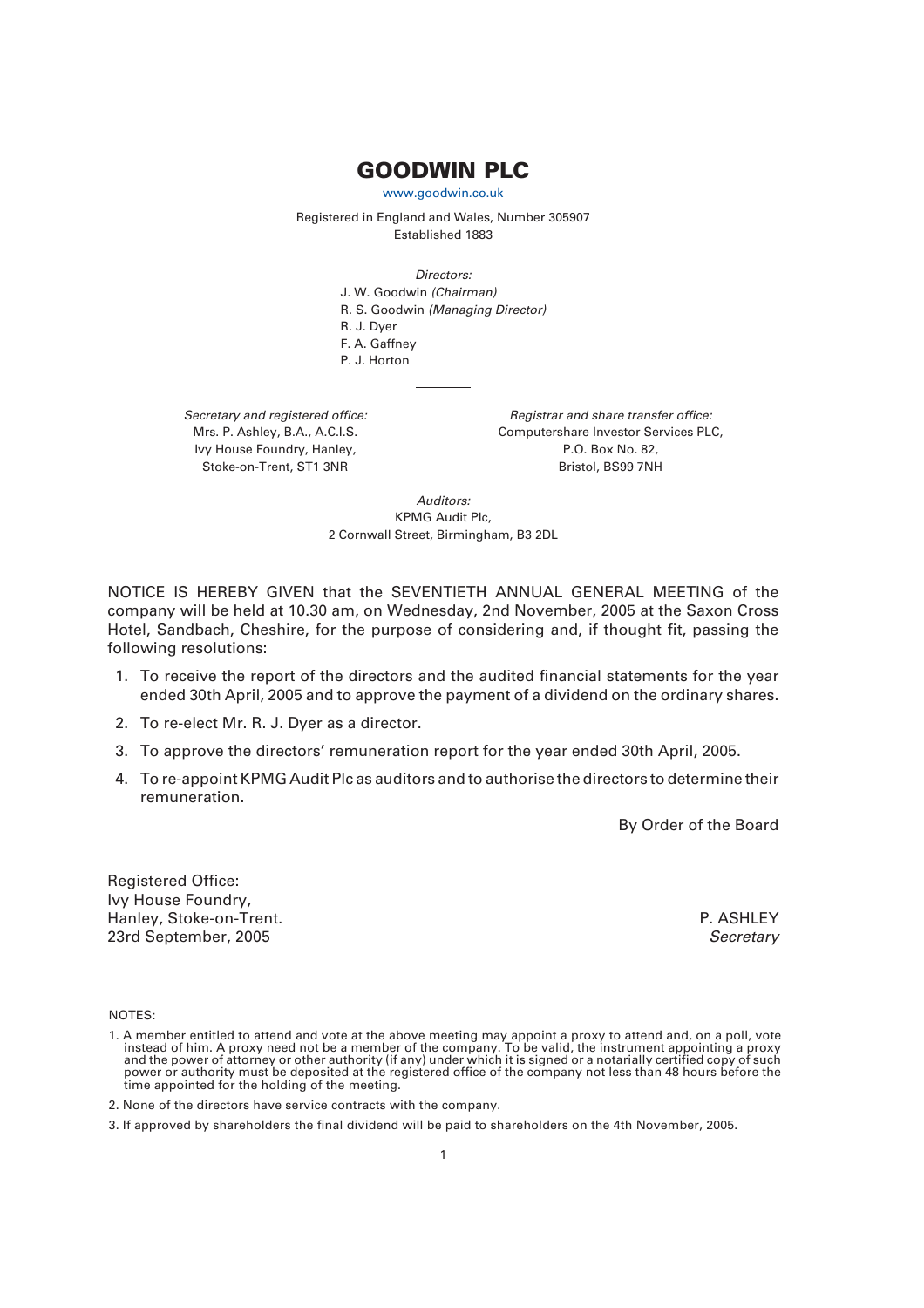## **CHAIRMAN'S STATEMENT**

I am pleased to report annual pre-tax profits for the Group for the year to 30th April, 2004, of £2.8 million (2003: £2.58 million), an increase of 9% on a turnover of £34 million. The directors propose that a dividend of 11.806p per share (2003: 10.417p) be paid. This would result in shareholders' remaining funds increasing by 10.7%.

To improve profitability has been a challenge in our export markets with the continued strength of Sterling versus the weakness of the Euro and the US Dollar, particularly the latter which is the currency base used by so many Pacific Basin and Middle East countries.

Capital expenditure (nearly £4 million) during the year was four times the depreciation charge representing the most intensive new investment programme in the Group's history. This spending on plant and equipment was designed to achieve increased capacity, increased efficiency and productivity improvements in order to meet the demand from growing markets. Capital expenditure is now materially complete and in the coming year the company will maximise returns on a healthy forward order book. The longer term nature and size of the order book has led to an expected increase in debtors of £2 million and work in progress of £3 million. The board has considered the cash flow implications and is satisfied that the necessary financial facilities, which include customer credit insurance wherever possible, are available for the foreseeable future.

As previously reported, the core business remains the profitable manufacturing of advanced technical products to growth markets through its mechanical and refractory engineering skills. The Group particularly strives for continuity of customers and suppliers, using the efficiencies of longer term planning and commitment as now seen more in the Far East than in the Western hemisphere.

Two companies in the Group, Goodwin International Limited and Easat Antennas Limited, performed particularly well this year, both of which achieved record profits and are well positioned for the coming year. We are also expecting to see an improved performance from our refractory engineering division. In the year being reported on, we were hampered by the delay in commissioning a new mineral processing plant, which meant that the cost savings and quality improvements of vertical integration within the refractory companies did not provide the expected benefit during the year. The new plant is now commissioned and the benefits are expected to flow through this year.

Rising energy demand will have the effect of encouraging further investments in the energy sectors and it is believed the company will gain further benefit from its established supplies of valves to the LNG, oil, gas and power generating markets. As many of these markets insist on foreign currency, steps have been taken to reduce the risk of major currency swings based on a two year order forecast.

Our Board and General Managers in the UK and our overseas representatives have improved corporate governance with the cross-fertilisation of knowledge and practices leading to greater innovation and riskreduction. The Group continues to work to an open plan principle, encouraging exchange and centralisation of its data and knowledge helped through its internet broadband subsidiary, Internet Central Limited, whose turnover increased by 25% to £1.25 million.

During the year, more employees flew overseas serving customers than ever before in the company's history. The continuity and loyalty of our employees, two of whom this year reach the 50<sup>th</sup> anniversary of their employment with us, points to the dedication of our workforce without whom these results would not be possible.

By referring to the shareholder return graph (see page 6) the benefit of long term organic growth can be appreciated. It remains the intention of the Board to continue pursuing this policy for the Group.

> J. W. GOODWIN Chairman

27th August, 2004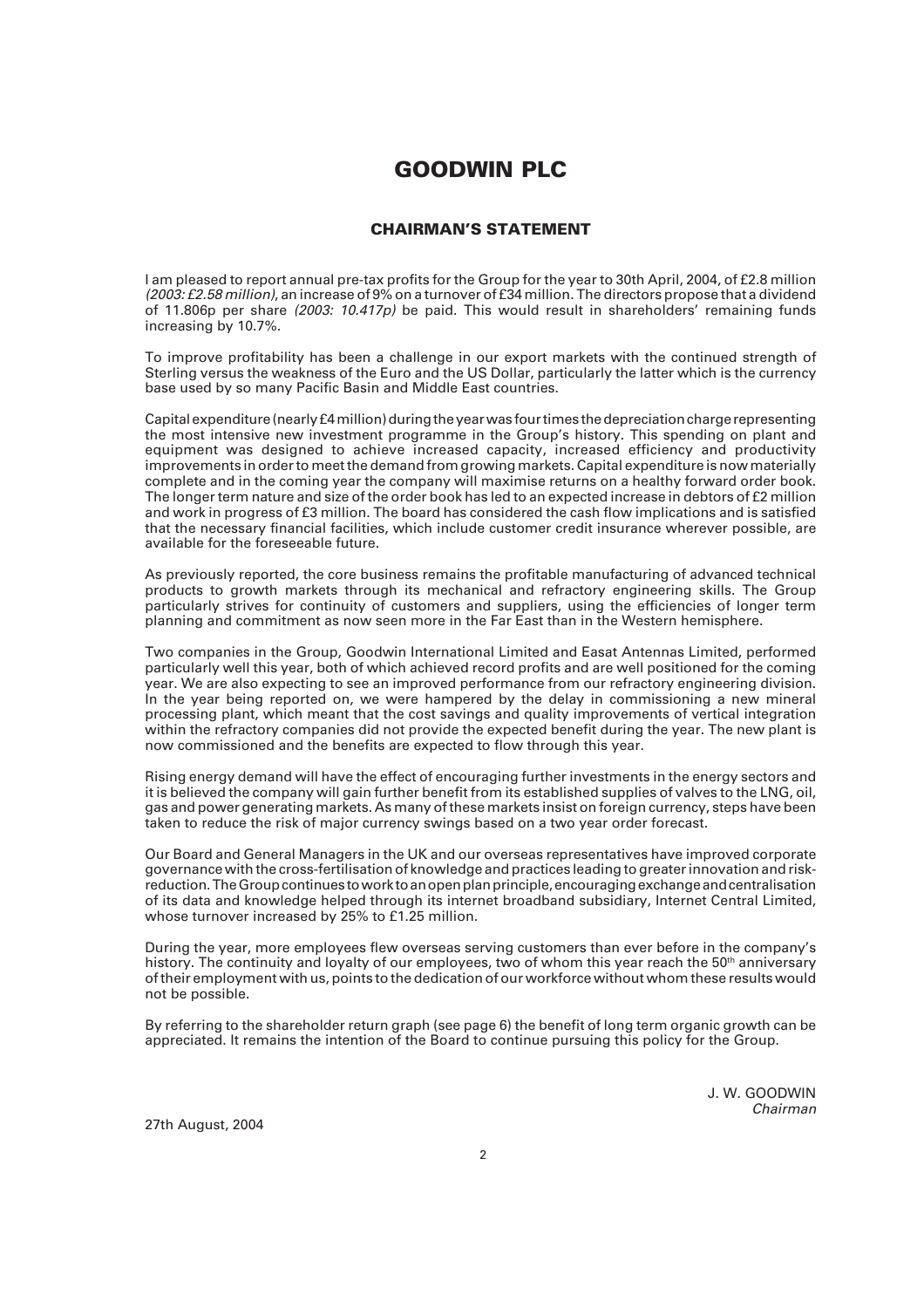## **REPORT OF THE DIRECTORS**

The directors have pleasure in presenting their report and audited financial statements for the year ended 30th April, 2004.

#### **Business review**

The principal activity of the Group is mechanical and refractory engineering. The consolidated results for the year may be summarised as follows:

|                                                                                 |          |          |          |          |                      |          |          |          |          |          | 2004<br>£'000 | 2003<br>f'000 |
|---------------------------------------------------------------------------------|----------|----------|----------|----------|----------------------|----------|----------|----------|----------|----------|---------------|---------------|
| Turnover<br>$\cdots$                                                            | $\cdots$ | $\cdots$ | $\cdots$ | $\cdots$ |                      |          |          |          |          |          | 34,018        | 33,179        |
| Profit on ordinary activities before taxation                                   |          |          |          |          |                      | $\cdots$ | $\cdots$ | $\cdots$ | $\cdots$ | $\cdots$ | 2.804         | 2,576         |
| Taxation charge                                                                 | $\cdots$ | $\cdots$ | $\cdots$ | $\cdots$ | $\cdots$             |          |          |          |          |          | (854)         | (754)         |
| Profit on ordinary activities after taxation                                    |          |          |          |          | $\ddot{\phantom{a}}$ | $\cdots$ | $\cdots$ | $\cdots$ | $\cdots$ | $\cdots$ | 1,950         | 1.822         |
| Commonitor on the vesulte fauther were one always in the electronomic ototament |          |          |          |          |                      |          |          |          |          |          |               |               |

Comments on the results for the year are given in the chairman's statement.

### **Proposed dividends**

The directors recommend that an ordinary dividend of 11.806p per share be paid to shareholders on the register at the close of business on 8th October, 2004. (2003: 10.417p per share).

#### **Fixed assets**

The directors consider that the market value of the Group's freehold land and buildings is in excess of the values disclosed in the Group balance sheet.

### **Directors and directors' interests**

The directors of the company who have served during the year are set out below:

J. W. Goodwin R. S. Goodwin R. J. Dyer F. A. Gaffney P. J. Horton

The director retiring in accordance with the Articles is P. J. Horton who, being eligible, offers himself for re-election. The interests of each director in the share capital of the company are as follows:

|                                         |          |          |          |          |          |          | Number of 10p ordinary shares |            |
|-----------------------------------------|----------|----------|----------|----------|----------|----------|-------------------------------|------------|
|                                         |          |          |          |          |          |          | <b>30th April</b>             | 30th April |
|                                         |          |          |          |          |          |          | 2004                          | 2003       |
| Beneficial                              |          |          |          |          |          |          |                               |            |
| J. W. Goodwin                           |          |          |          | $\cdots$ |          |          | 301.736                       | 301,736    |
| R. S. Goodwin                           |          | $\cdots$ | $\cdots$ | $\cdots$ | $\cdots$ | $\cdots$ | 303,022                       | 289,422    |
| J. W. Goodwin and R. S. Goodwin         |          |          |          |          | $\cdots$ | $\cdots$ | 1.739.797                     | 1,739,797  |
| J. W. Goodwin and R. S. Goodwin         |          |          |          |          | $\cdots$ | $\cdots$ | 1.072.918                     | 1,050,718  |
| R. J. Dyer                              | $\cdots$ | $\cdots$ |          | $\cdots$ |          |          | 17,500                        | 17,500     |
| F. A. Gaffney                           | $\cdots$ | $\cdots$ | $\cdots$ | $\cdots$ |          |          | 7.131                         | 7.131      |
| P. J. Horton                            |          |          | .        | $\cdots$ |          | .        | 112,425                       | 115,840    |
| Non-beneficial                          |          |          |          |          |          |          |                               |            |
| J. W. Goodwin, R. S. Goodwin and others |          |          |          |          |          | $\cdots$ | 281,246                       | 303,446    |
| J. W. Goodwin and E. M. Goodwin         |          |          |          |          |          | .        | 275,229                       | 275,229    |
|                                         |          |          |          |          |          |          |                               |            |

During the period from 1st May, 2004 to 27th August, 2004 there was no change in the directors' interests. No director has a service agreement with the company, nor any beneficial interest in the share capital of any subsidiary undertaking.

The company does not have any share option schemes for employees or directors.

#### **Shareholdings**

The company has been notified that, as at 27th August, 2004, the following had an interest in 3% or more of the issued<br>share capital of the company: J. W. Goodwin and R. S. Goodwin 1,739,797 shares (24.16%), J. W. Goodwin Goodwin 1,072,918 shares (14.9%). These shares are registered in the names of J. M. Securities Limited and J. M. Securities (No. 3) Limited respectively. J. W. Goodwin, R. S. Goodwin and others 281,246 shares (3.91%), J. W. Goodwin 301,736 shares (4.19%), R. S. Goodwin 303,022 shares (4.21%), J. W. Goodwin and E. M. Goodwin 275,229 shares (3.82%), J. H. Ridley 522,167 shares (7.25%), L. R. Dean 246,000 shares (3.42%).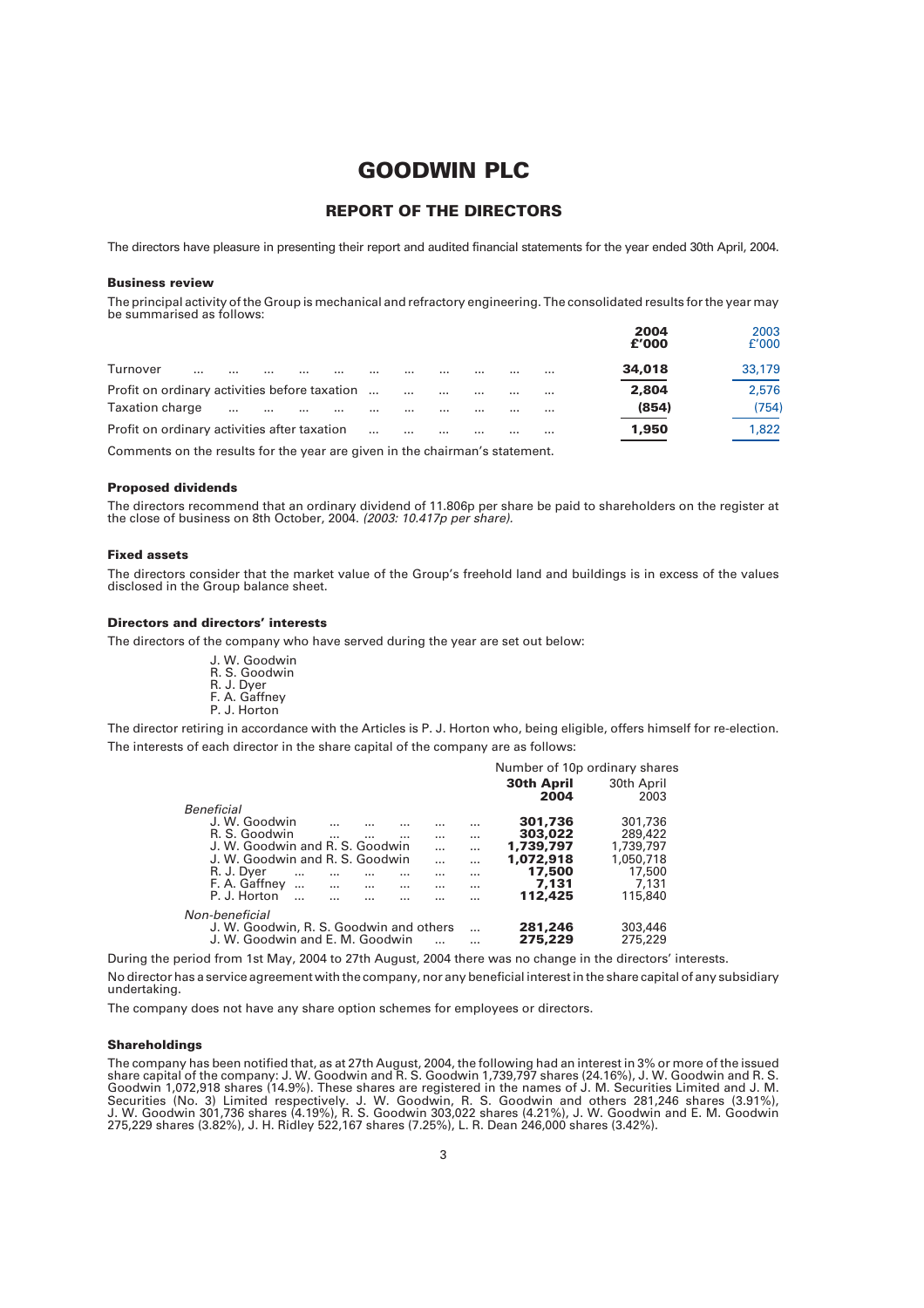## **Donations**

Donations by the Group for charitable purposes amounted to £ Nil (2003: £15,000).

#### **Employee consultation**

The Group takes seriously its responsibilities to employees and, as a policy, provides employees systematically with information on matters of concern to them. It is also the policy of the Group to consult where appropriate, on an annual basis, employees or their representatives so that their views may be taken into account in making decisions likely to affect their interests.

#### **Employment of disabled persons**

The policy of the Group is to offer the same opportunity to disabled people, and those who become disabled, as to all others in respect of recruitment and career advancement, provided their disability does not prevent them from carrying out the duties required of them.

#### **Creditor payment policy**

The company has not adopted any formal code or standards on supplier payment practice. The company's policy is to settle payments having negotiated and advised terms and conditions with suppliers on a contract by contract basis. The holding company has no trade creditors at 30th April, 2004.

#### **Corporate governance**

#### Introduction

The directors have considered the requirements of the Combined Code incorporated into the Listing Rules of the Financial Services Authority. The Code covers four broad areas, namely the composition and procedures of the Board, the service contracts and pay of the directors, relations with shareholders, and the directors' responsibilities with respect to accountability and audit.

The Board feels that it should be recognised that what may be appropriate for the larger company may not necessarily be so appropriate for the smaller company, a point raised previously in the Cadbury Code of Best Practice. The Board continues to be conscious of its non-compliance with certain aspects of the Code, as detailed below, and will continue to review the situation in the light of any future Group developments.

#### The Board

The Board, which comprises five executive directors, meets formally by itself and with subsidiary directors on a regular basis. In view of the Group's present size and proven track record, it is not seen as appropriate to increase further the number of directors on the Board nor are non-executive directors thought to be appropriate, due to the cost likely to be involved and the lack of opportunity for adding significant value to the business. Accordingly, the Group is unable to comply with aspects of the Code's requirements in terms of non-executive directors and the requirement for an Audit Committee, Remuneration Committee and Nominations Committee. All directors, except the Chairman and Managing Director, retire by rotation at least every 3 years.

The Board meets at least once a month and retains full responsibility for the direction and control of the Group. There is no formal schedule of matters reserved for the Board. However, acquisitions and disposals of assets, investments<br>and material capital related projects are as a matter of course specifically reserved for Board decision. have reasonable access to the Company Secretary and to independent professional advice at the company's expense.

#### Going concern

After making enquiries, the directors have a reasonable expectation that the company and its subsidiaries have adequate resources to continue in operational existence for the foreseeable future. For this reason they continue to adopt the going concern basis in preparing the financial statements.

#### Internal control

The Board has overall responsibility for the Group's system of internal control (including operational, financial, compliance and risk management controls), which is designed to manage rather than eliminate risk and can provide only reasonable reassurance against material misstatement or loss. Except as noted in this Corporate Governance report, the Board confirms that the system of internal control accords with the Combined Code.

The Board meets with an agenda to discuss corporate strategy, to formulate and monitor the progress of business plans for all subsidiaries and to identify, evaluate and manage the business risks faced. The management philosophy of the Group is to operate its subsidiaries on an autonomous basis with formally defined areas of responsibility and delegation of authority. The Group has put in place formal lines of reporting with subsidiary management meeting with the directors on a regular basis.

The Board considers that the close personal involvement of the company's directors in all areas of the day to day operations of the business represents the most effective on-going control over its financial and business risks. In particular, authority is limited to the directors in key risk areas such as treasury management, capital expenditure and other investment decisions. The directors annually review the effectiveness of the internal financial control system, including holding discussions with the external auditors. However, given the close involvement of the company's<br>directors in the operations of the business, the Board does not consider that a formal review of non financia would provide any additional benefit in their review of the effectiveness of the Group's internal controls.

The Group does not have an internal audit function although the Board periodically reviews the need for such a function. The current conclusion is that an internal audit function is not required given the present scale and complexity of the Group's operations.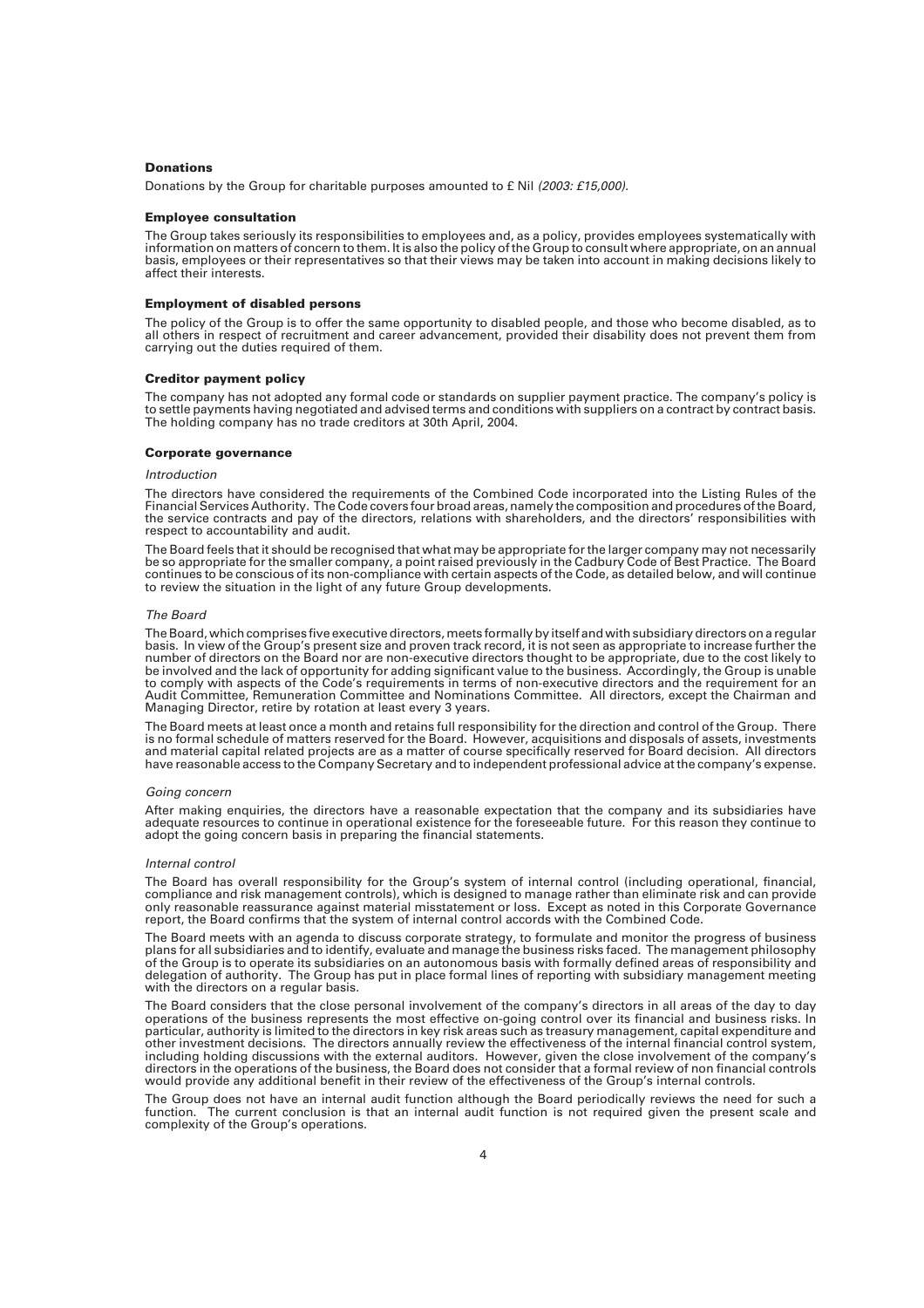## Directors' remuneration

The remuneration of the directors is considered by the Board so that no director determines his own salary. Details of each element of the directors' remuneration are given in the Directors' Remuneration Report on page 6.

### **Auditors**

In accordance with Section 384 of the Companies Act 1985, a resolution is to be proposed at the Annual General Meeting for the re-appointment of KPMG Audit Plc as auditors of the company.

Approved by the Board of directors and signed on its behalf by:

J. W. GOODWIN Ivy House Foundry, Chairman Hanley, Stoke-on-Trent, ST1 3NR

27th August, 2004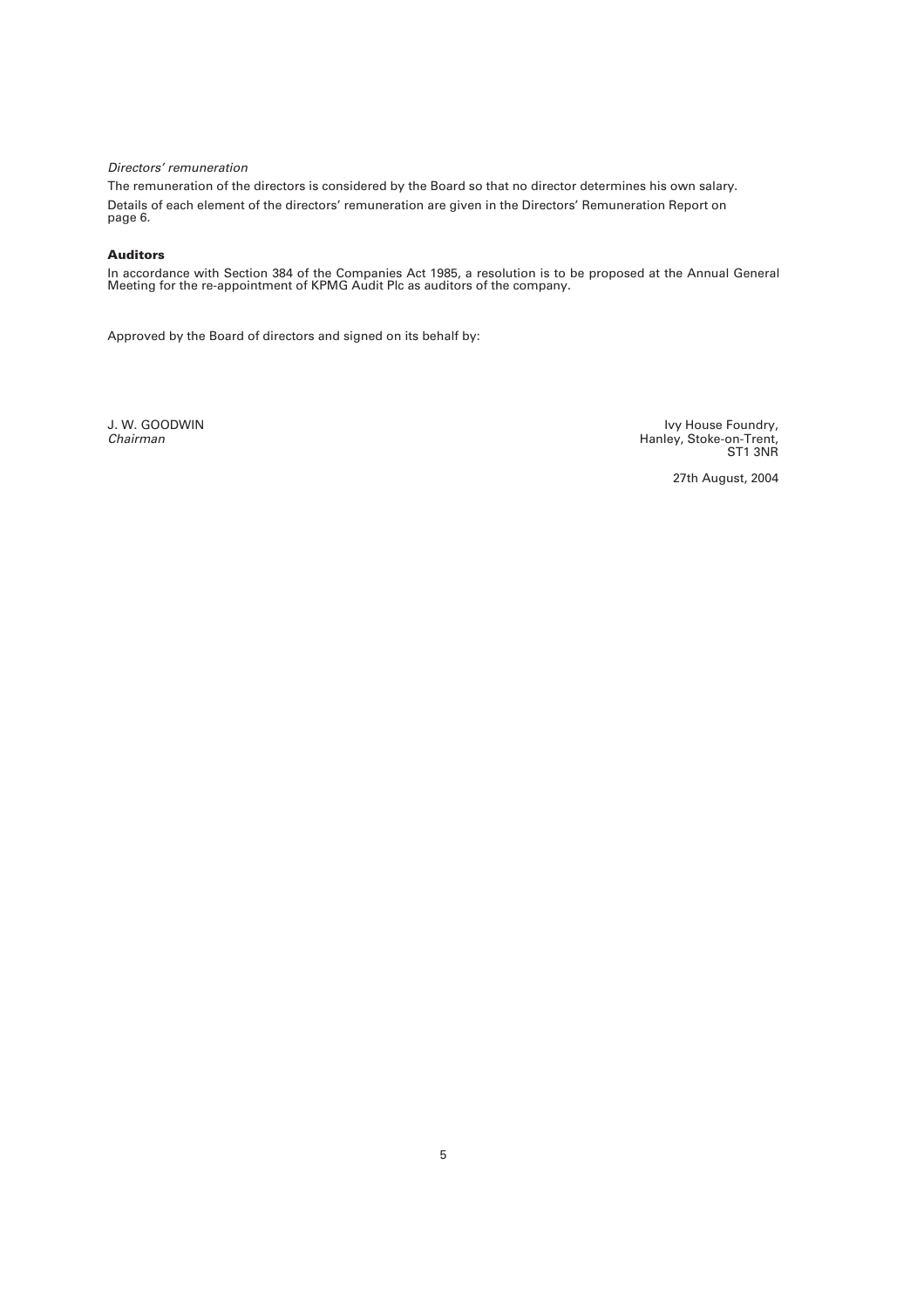## **DIRECTORS' REMUNERATION REPORT**

### **Introduction**

This report is submitted in accordance with the Directors' Remuneration Report Regulations 2002.

## **Consideration by the directors of matters relating to directors' remuneration**

The remuneration policy is set by the Board as a whole and is described below.

#### **Remuneration policy**

The Group's policy in respect of directors' remuneration for the forthcoming years is to provide individual packages which are determined having due regard to the company's current and projected profitability, the employee's specific areas of responsibility and performance, their related knowledge and experience in the company's specific fields of operation, the external labour market and their personal circumstances whereby the Board sets a package to remunerate and motivate the individual so as to best serve the company. All Board members have access to independent advice when considered appropriate. In forming its policy, the Board has given full consideration to the Combined Code's best practice provisions on remuneration policy, service contracts and compensation and has considered the remuneration levels of directors of comparative companies.

The Board does not, at present, consider it necessary to include a performance related element within the remuneration of individual directors.

## **Service contracts**

None of the directors has a service contract, a director may resign at any time by notice in writing to the Board. There are no set minimum notice periods but all directors other than the chairman and managing director are subject to retirement by rotation. No compensation is payable to directors on leaving office.

#### **Total shareholder return**

The following graph compares the company's total shareholder return over the five years ended 30th April, 2004, with that for the FTSE Small-Cap share index and the FTSE Engineering and Machinery Sector Index.

The FTSE Small-Cap Share Index was chosen as it is a relevant broad equity market index for smaller quoted companies.

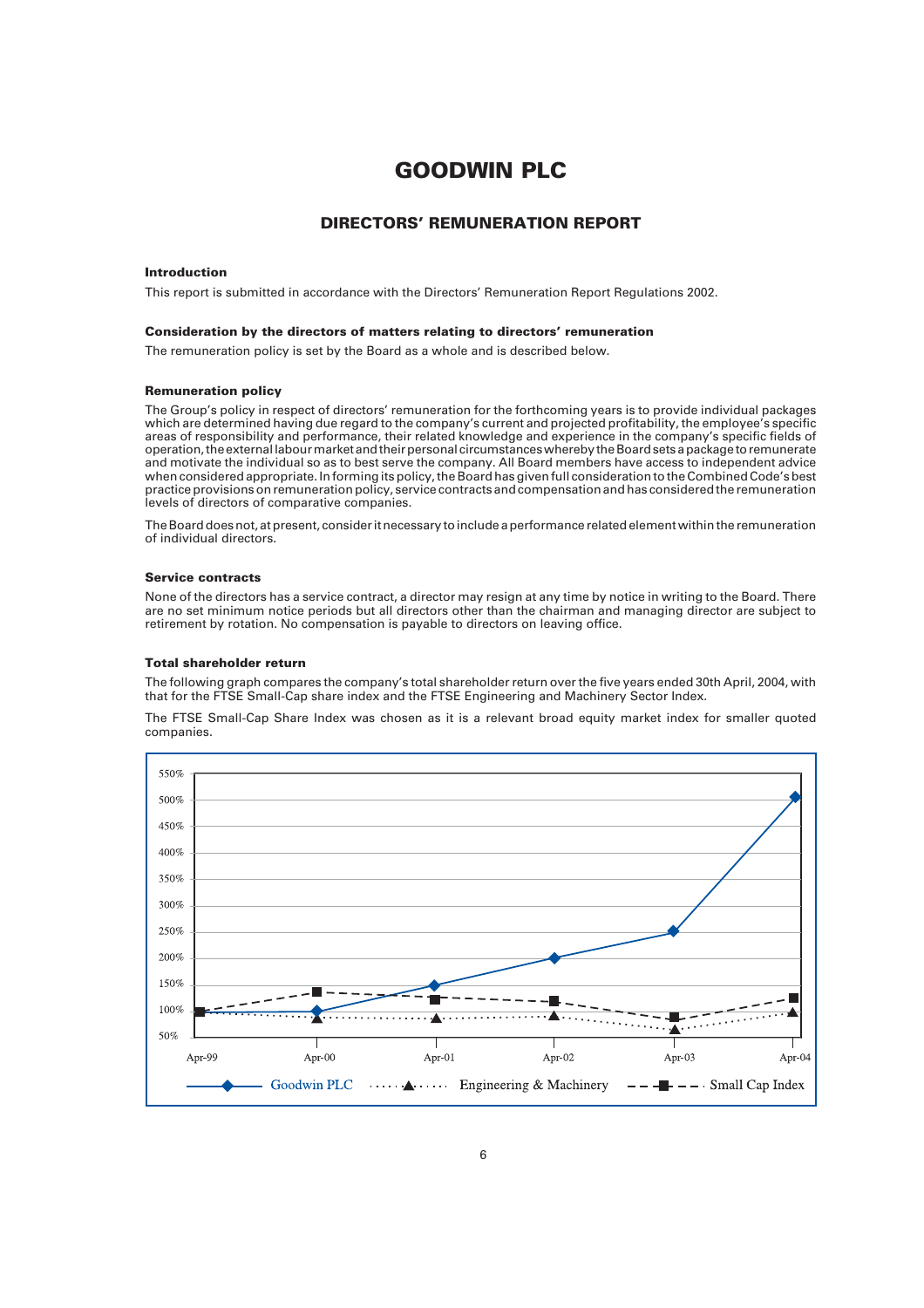## **DIRECTORS' REMUNERATION REPORT** (continued)

## **Details of individual emoluments and compensation**

|                                                                                            |                                                          |                                                          |                                                          | <b>Salary</b><br>2004<br>£'000 | <b>Benefits</b><br>in kind<br>2004<br>£'000 | <b>Total</b><br>2004<br>£'000  | Total<br>2003<br>f'000           | <b>Pension</b><br>contrib-<br>utions<br>2004<br>£'000 | Pension<br>contrib-<br>utions<br>2003<br>f'000 |
|--------------------------------------------------------------------------------------------|----------------------------------------------------------|----------------------------------------------------------|----------------------------------------------------------|--------------------------------|---------------------------------------------|--------------------------------|----------------------------------|-------------------------------------------------------|------------------------------------------------|
| J. W. Goodwin<br>R. S. Goodwin<br>R. J. Dver<br>$\cdots$<br>P. J. Horton<br>F. A. Gaffney* | $\cdots$<br>$\cdots$<br>$\cdots$<br>$\cdots$<br>$\cdots$ | $\cdots$<br>$\cdots$<br>$\cdots$<br>$\cdots$<br>$\cdots$ | $\cdots$<br>$\cdots$<br>$\cdots$<br>$\cdots$<br>$\cdots$ | 156<br>156<br>88<br>99<br>105  |                                             | 157<br>157<br>89<br>100<br>106 | 146<br>146<br>78<br>101<br>$*57$ | 11<br>11<br>16<br>-                                   | 11<br>11<br>16                                 |
|                                                                                            |                                                          |                                                          |                                                          | 604                            | 5                                           | 609                            | 528                              | 38                                                    | 38                                             |
| 2003                                                                                       |                                                          |                                                          |                                                          | 524                            | 4                                           | 528                            |                                  |                                                       |                                                |

\*from date of appointment 14th November, 2002.

Pension contributions comprise contributions to money purchase pension schemes.

Benefits in kind consist primarily of healthcare insurance.

There are no share option schemes or other long term incentive schemes.

The above table of information has been subject to audit.

## **Approval of report**

An ordinary resolution for the approval of this report will be put to shareholders at the forthcoming annual general meeting.

The directors' remuneration report was approved by the Board of directors on 27th August, 2004, and is signed on its behalf by:

J. W. GOODWIN B. S. GOODWIN Director Director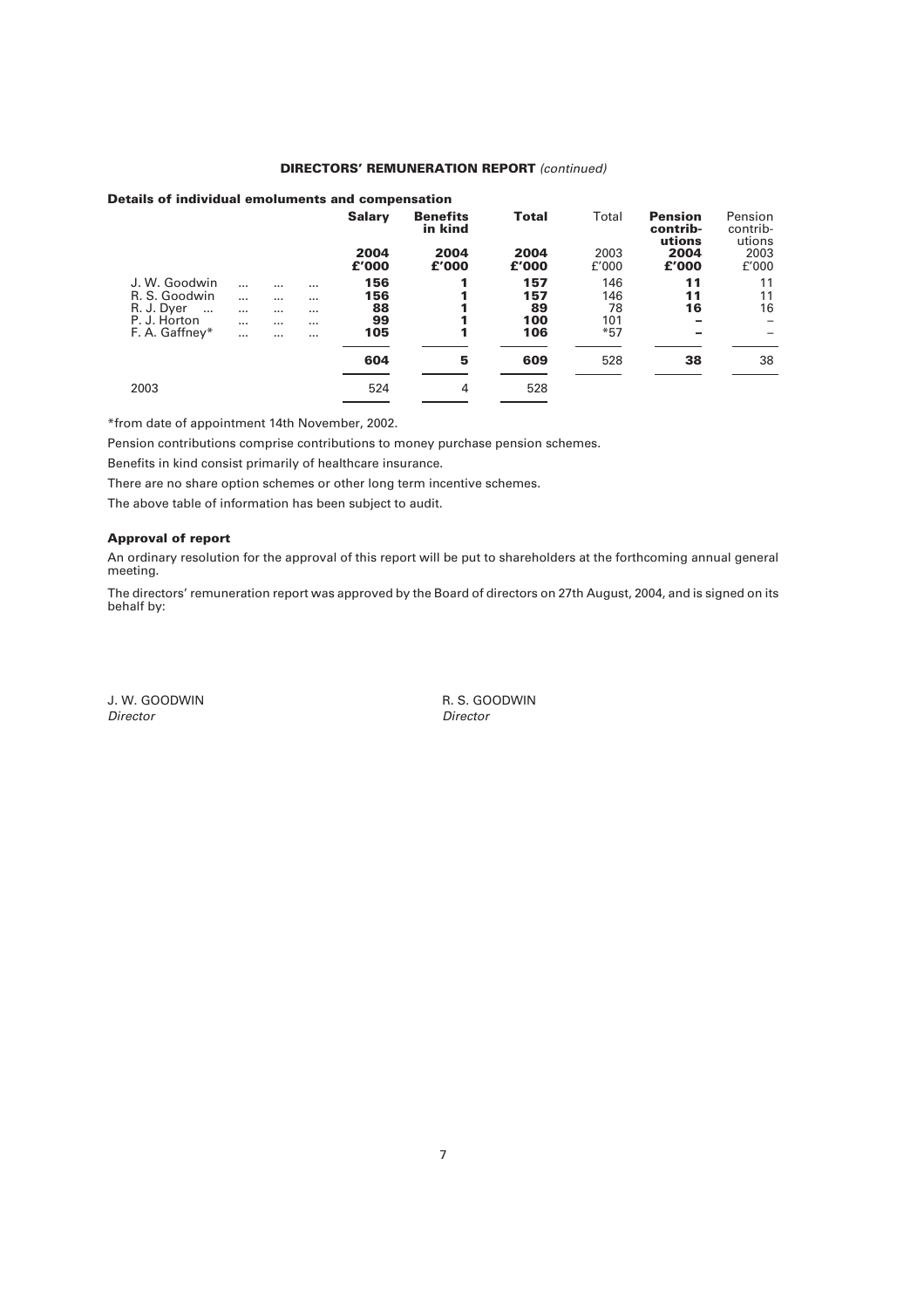## **STATEMENT OF DIRECTORS' RESPONSIBILITIES**

Company law requires the directors to prepare financial statements for each financial year which give a true and fair view of the state of affairs of the company and Group and of the profit or loss for that period. In preparing those financial statements, the directors are required to

- select suitable accounting policies and then apply them consistently;
- make judgements and estimates that are reasonable and prudent;
- state whether applicable accounting standards have been followed, subject to any material departures disclosed and explained in the financial statements;
- prepare the financial statements on the going concern basis unless it is inappropriate to presume that the Group will continue in business.

The directors are responsible for keeping proper accounting records which disclose with reasonable accuracy at any time the financial position of the company and enable them to ensure that the financial statements comply with the Companies Act 1985. They have general responsibility for taking such steps as are reasonably open to them to safeguard the assets of the Group and to prevent and detect fraud and other irregularities.

## **INDEPENDENT AUDITOR'S REPORT**

to the Members of

### **GOODWIN PLC**

We have audited the financial statements on pages 9 to 21. We have also audited the information in the Directors' Remuneration Report that is described as having been audited.

This report is made solely to the company's members, as a body, in accordance with Section 235 of the Companies Act 1985. Our audit work has been undertaken so that we might state to the company's members those matters we are required to state to them in an auditor's report and for no other purpose. To the fullest extent permitted by law, we do not accept or assume responsibility to anyone other than the company and the company's members as a body, for our audit work, for this report, or for the opinions we have formed.

### **Respective responsibilities of directors and auditors**

The directors are responsible for preparing the Annual Report and the Directors' Remuneration Report. As described above, this includes responsibility for preparing the financial statements in accordance with applicable United Kingdom law and accounting standards. Our responsibilities, as independent auditors, are established in the United Kingdom by statute, the Auditing Practices Board, the Listing Rules of the Financial Services Authority, and by our profession's ethical guidance.

We report to you our opinion as to whether the financial statements give a true and fair view and whether the financial<br>statements and the part of the Directors' Remuneration Report to be audited have been pr accordance with the Companies Act 1985. We also report to you if, in our opinion, the directors' report is not consistent with the financial statements, if the company has not kept proper accounting records, if we have not received all the<br>information and explanations we require for our audit, or if information specified by law remuneration and transactions with the Group is not disclosed.

We review whether the statement on pages 4 and 5 reflects the company's compliance with the seven provisions of<br>the Combined Code specified for our review by the Listing Rules, and we report if it does not. We are not requ consider whether the Board's statements on internal control cover all risks and controls, or form an opinion on the effectiveness of the Group's corporate governance procedures or its risk and control procedures.

We read the other information contained in the Annual Report, including the corporate governance statement and the unaudited part of the Directors' Remuneration Report, and consider whether it is consistent with the audited financial statements. We consider the implications for our report if we become aware of any apparent misstatements or material inconsistencies with the financial statements.

#### **Basis of audit opinion**

We conducted our audit in accordance with Auditing Standards issued by the Auditing Practices Board. An audit includes examination, on a test basis, of evidence relevant to the amounts and disclosures in the financial statements and the part of the Directors' Remuneration Report to be audited. It also includes an assessment of the significant estimates and judgements made by the directors in the preparation of the financial statements, and of whether the accounting policies are appropriate to the Group's circumstances, consistently applied and adequately disclosed.

We planned and performed our audit so as to obtain all the information and explanations which we considered necessary in order to provide us with sufficient evidence to give reasonable assurance that the financial statements and the part of the Directors' Remuneration Report to be audited are free from material misstatement, whether caused by fraud or other irregularity or error. In forming our opinion we also evaluated the overall adequacy of the presentation<br>of information in the financial statements and the part of the Directors' Remuneration Report to be

#### **Opinion**

In our opinion the financial statements give a true and fair view of the state of affairs of the company and the Group as at 30th April, 2004 and of the profit of the Group for the year then ended; and the financial statements and the part of the Directors' Remuneration Report to be audited have been properly prepared in accordance with the Companies Act 1985.

KPMG Audit Plc **Birmingham** 27th August, 2004 Chartered Accountants Registered Auditor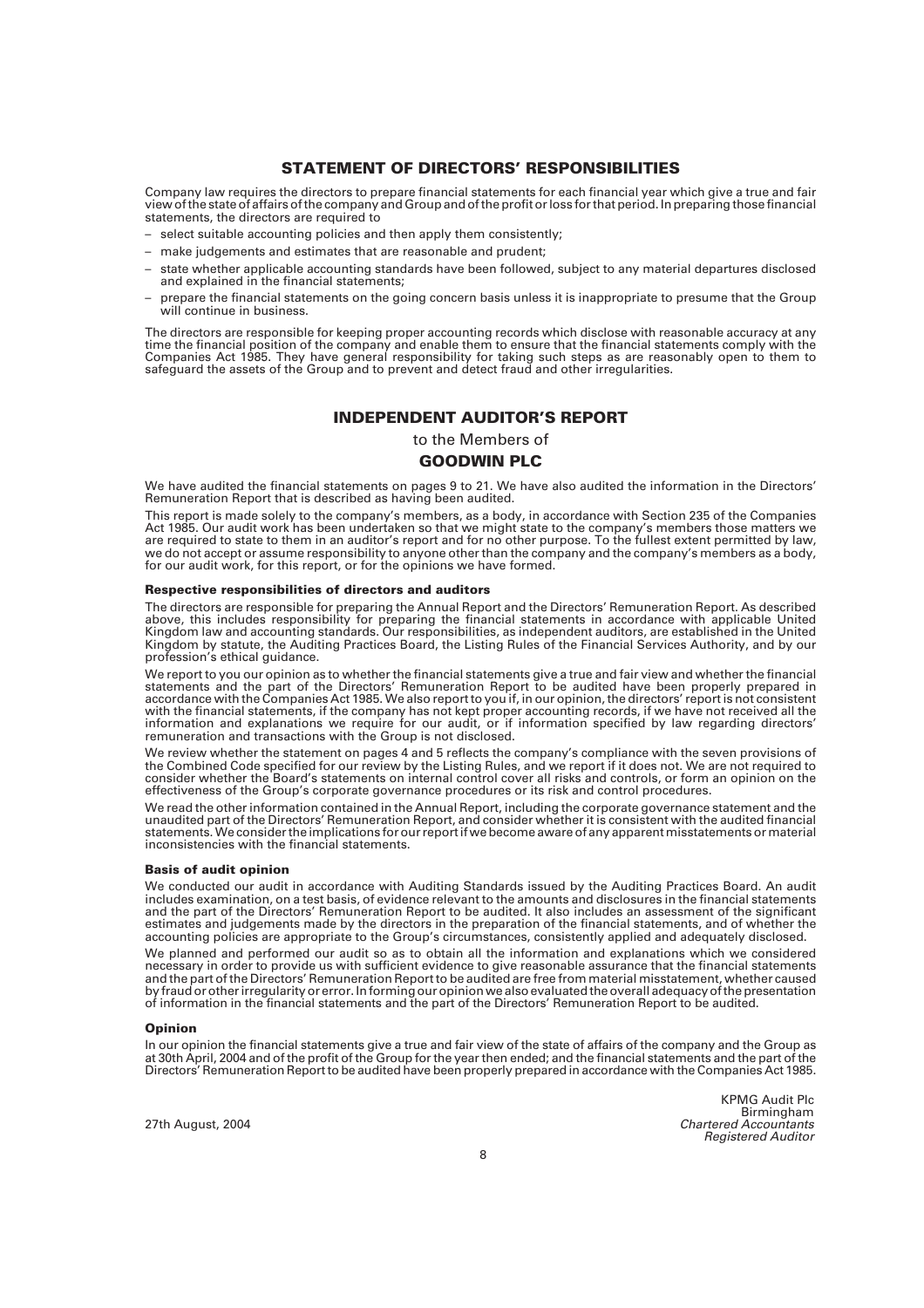## **GROUP PROFIT AND LOSS ACCOUNT**

## **For the year ended 30th April, 2004**

|                                                        |                          |          |           |           |          |          |          |          |          |                | 2004      | 2003      |
|--------------------------------------------------------|--------------------------|----------|-----------|-----------|----------|----------|----------|----------|----------|----------------|-----------|-----------|
|                                                        |                          |          |           |           |          |          |          |          |          | Note           | £'000     | f'000     |
| <b>TURNOVER</b><br>$\sim$                              |                          |          |           |           |          |          |          |          |          | $\overline{2}$ | 34,018    | 33,179    |
| Cost of sales                                          |                          |          |           |           |          |          |          |          |          |                | (25, 238) | (25, 312) |
| <b>GROSS PROFIT</b>                                    |                          |          |           |           |          |          |          |          |          |                | 8,780     | 7,867     |
| <b>Distribution costs</b>                              | $\overline{\phantom{a}}$ | $\cdots$ | $\cdots$  | $\cdots$  | $\cdots$ | $\cdots$ | $\cdots$ |          | $\cdots$ |                | (1, 147)  | (1, 178)  |
| Administrative expenses                                |                          |          | $\ddotsc$ |           |          |          |          |          |          |                | (4,530)   | (3,858)   |
| <b>OPERATING PROFIT</b>                                |                          |          |           |           |          |          |          |          |          |                | 3,103     | 2,831     |
| Share of loss of associated undertaking                |                          |          |           |           |          |          |          |          |          |                |           | (59)      |
| Interest payable and similar charges                   |                          |          |           |           | $\cdots$ | .        |          |          | $\cdots$ | 3              | (299)     | (196)     |
| PROFIT ON ORDINARY ACTIVITIES BEFORE TAXATION          |                          |          |           |           |          |          |          |          | $\cdots$ | 4              | 2,804     | 2,576     |
| Taxation on profit on ordinary activities              |                          |          |           |           | $\cdots$ |          |          | $\cdots$ | $\cdots$ | 7              | (854)     | (754)     |
| <b>PROFIT ON ORDINARY ACTIVITIES AFTER TAXATION</b>    |                          |          |           |           |          |          |          |          |          |                | 1,950     | 1,822     |
| Minority interests - equity                            |                          |          |           |           |          |          |          |          |          |                | (31)      | (1)       |
| <b>PROFIT FOR THE FINANCIAL YEAR</b>                   |                          |          |           | $\ddotsc$ |          |          |          |          | $\cdots$ | 8              | 1,919     | 1,821     |
| Proposed ordinary dividend                             |                          |          | $\ddotsc$ |           |          |          |          |          | $\cdots$ | 9              | (850)     | (750)     |
| <b>RETAINED PROFIT FOR THE FINANCIAL YEAR</b>          |                          |          |           |           |          |          |          |          |          |                | 1,069     | 1,071     |
| <b>EARNINGS PER ORDINARY SHARE - BASIC AND DILUTED</b> |                          |          |           |           |          |          |          |          |          | 10             | 26.65p    | 25.29p    |

A statement of movement on reserves is given in note 22. All of the Group's activities related to continuing operations.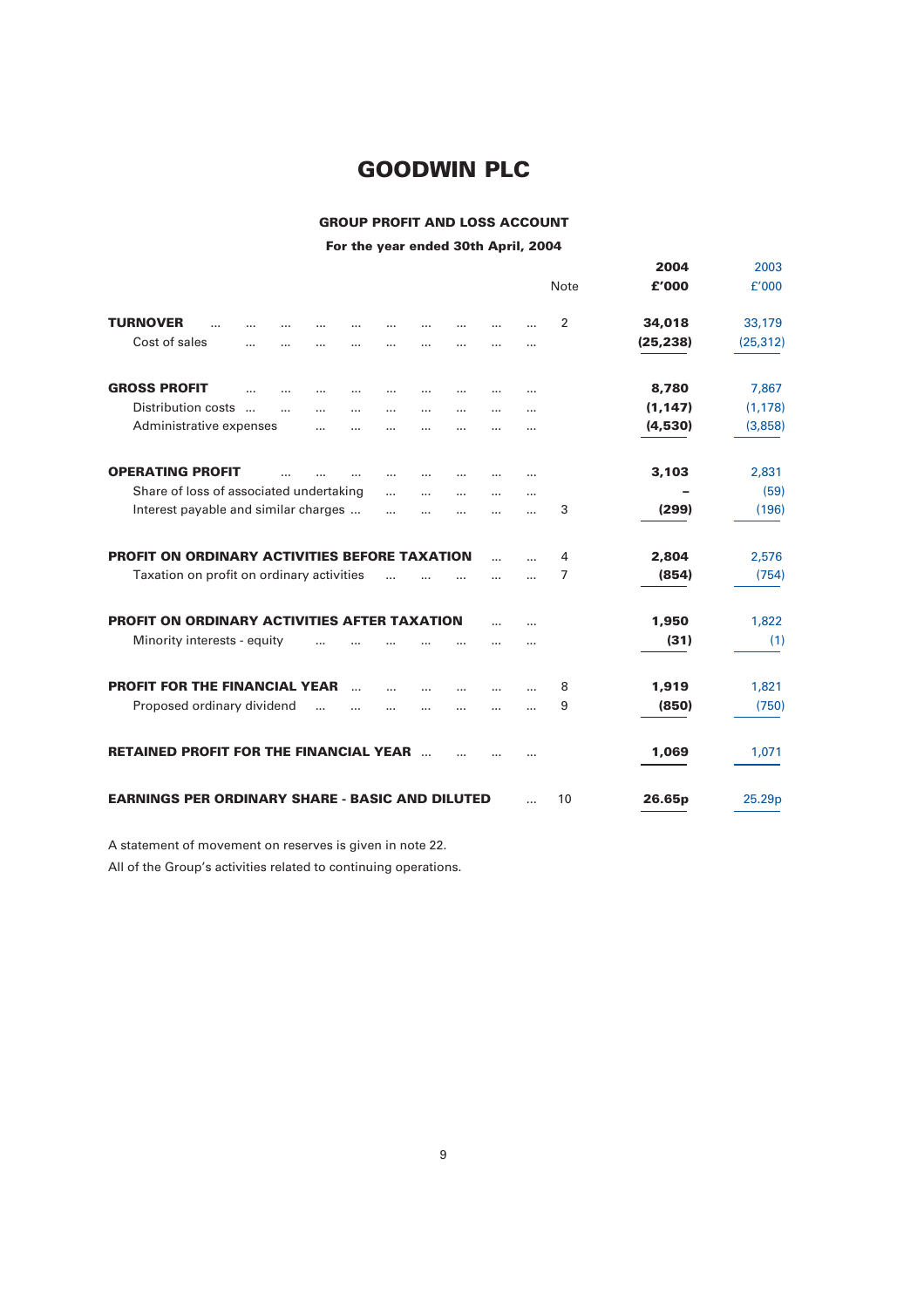## **BALANCE SHEETS**

## **At 30th April, 2004**

|                                                       |           |          |           |               |                      |              |           |              | Group         |              |                              | <b>Company</b> |
|-------------------------------------------------------|-----------|----------|-----------|---------------|----------------------|--------------|-----------|--------------|---------------|--------------|------------------------------|----------------|
|                                                       |           |          |           |               |                      |              |           | <b>Notes</b> | 2004          | 2003         | 2004                         | 2003           |
|                                                       |           |          |           |               |                      |              |           |              | £'000         | f'000        | £'000                        | f'000          |
| <b>FIXED ASSETS</b>                                   |           |          |           |               |                      |              |           |              |               |              |                              |                |
| Intangible assets                                     | $\cdots$  | .        | .         |               | .                    |              | $\cdots$  | 11           | 160           | 202          | $\qquad \qquad \blacksquare$ |                |
| Tangible assets                                       | $\cdots$  |          |           |               |                      | .            | $\ddotsc$ | 12 & 13      | 10,391        | 7,513        | 2,213                        | 1,369          |
| Investments                                           |           |          |           |               | $\cdots$             |              | .         | 14           | -             | ÷            | 1,560                        | 1,560          |
|                                                       |           |          |           |               |                      |              |           |              | 10,551        | 7,715        | 3,773                        | 2,929          |
| <b>CURRENT ASSETS</b>                                 |           |          |           |               |                      |              |           |              |               |              |                              |                |
| Stocks                                                | $\ddotsc$ |          | $\cdots$  | $\cdots$      |                      |              |           | 15           | 7,339         | 4,444        |                              |                |
| Debtors<br>$\ddotsc$                                  | $\ddotsc$ | $\cdots$ |           |               |                      |              | $\ddotsc$ | 16           | 9,602         | 7,709        | 10,791                       | 5,322          |
| Cash at bank and in hand                              |           |          |           | $\cdots$      |                      |              |           |              | 229           | 367          | 7                            | 8              |
|                                                       |           |          |           |               |                      |              |           |              | 17,170        | 12,520       | 10,798                       | 5,330          |
| <b>CREDITORS: AMOUNTS FALLING DUE WITHIN ONE YEAR</b> |           |          |           |               |                      |              |           | 17           | (15, 486)     | (9, 415)     | (7, 753)                     | (2,404)        |
|                                                       |           |          |           |               |                      |              |           |              |               |              |                              |                |
| <b>NET CURRENT ASSETS</b>                             |           |          |           |               |                      |              | $\ddotsc$ |              | 1,684         | 3,105        | 3,045                        | 2,926          |
| <b>TOTAL ASSETS LESS CURRENT LIABILITIES</b>          |           |          |           |               |                      |              |           |              | 12,235        | 10,820       | 6,818                        | 5,855          |
| <b>CREDITORS: AMOUNTS FALLING DUE AFTER MORE THAN</b> |           |          |           |               |                      |              |           |              |               |              |                              |                |
| <b>ONE YEAR</b>                                       |           |          |           |               |                      |              |           | 18           | (603)         | (404)        |                              | (156)          |
| <b>PROVISIONS FOR LIABILITIES AND CHARGES</b>         |           |          |           |               |                      |              | $\sim$    | 20           | (940)         | (768)        | (187)                        | (124)          |
| <b>NET ASSETS</b>                                     |           |          |           |               |                      |              |           |              | 10,692        | 9,648        | 6,631                        | 5,575          |
| <b>CAPITAL AND RESERVES</b>                           |           |          |           |               |                      |              |           |              |               |              |                              |                |
| Called up share capital                               |           |          | $\ddotsc$ | $\cdots$      | $\ddotsc$            | $\ddotsc$    | $\ddotsc$ | 21           | 720           | 720          | 720                          | 720            |
| Profit and loss account                               |           | $\cdots$ |           | $\cdots$      |                      |              |           | 22           | 9,785         | 8,772        | 5,911                        | 4,855          |
| <b>SHAREHOLDERS' FUNDS - EQUITY</b>                   |           |          |           |               |                      |              |           |              |               |              |                              |                |
| <b>MINORITY INTERESTS - EQUITY</b>                    |           |          |           | <br>$\ddotsc$ | $\cdots$<br>$\cdots$ | <br>$\cdots$ | .<br>.    |              | 10,505<br>187 | 9,492<br>156 | 6,631                        | 5,575          |
|                                                       |           |          |           |               |                      |              |           |              |               |              |                              |                |
|                                                       |           |          |           |               |                      |              |           |              | 10,692        | 9,648        | 6,631                        | 5,575          |

These financial statements were approved by the Board of directors on 27th August, 2004 and signed on its behalf by:

J. W. GOODWIN Birector R. S. GOODWIN Birector Director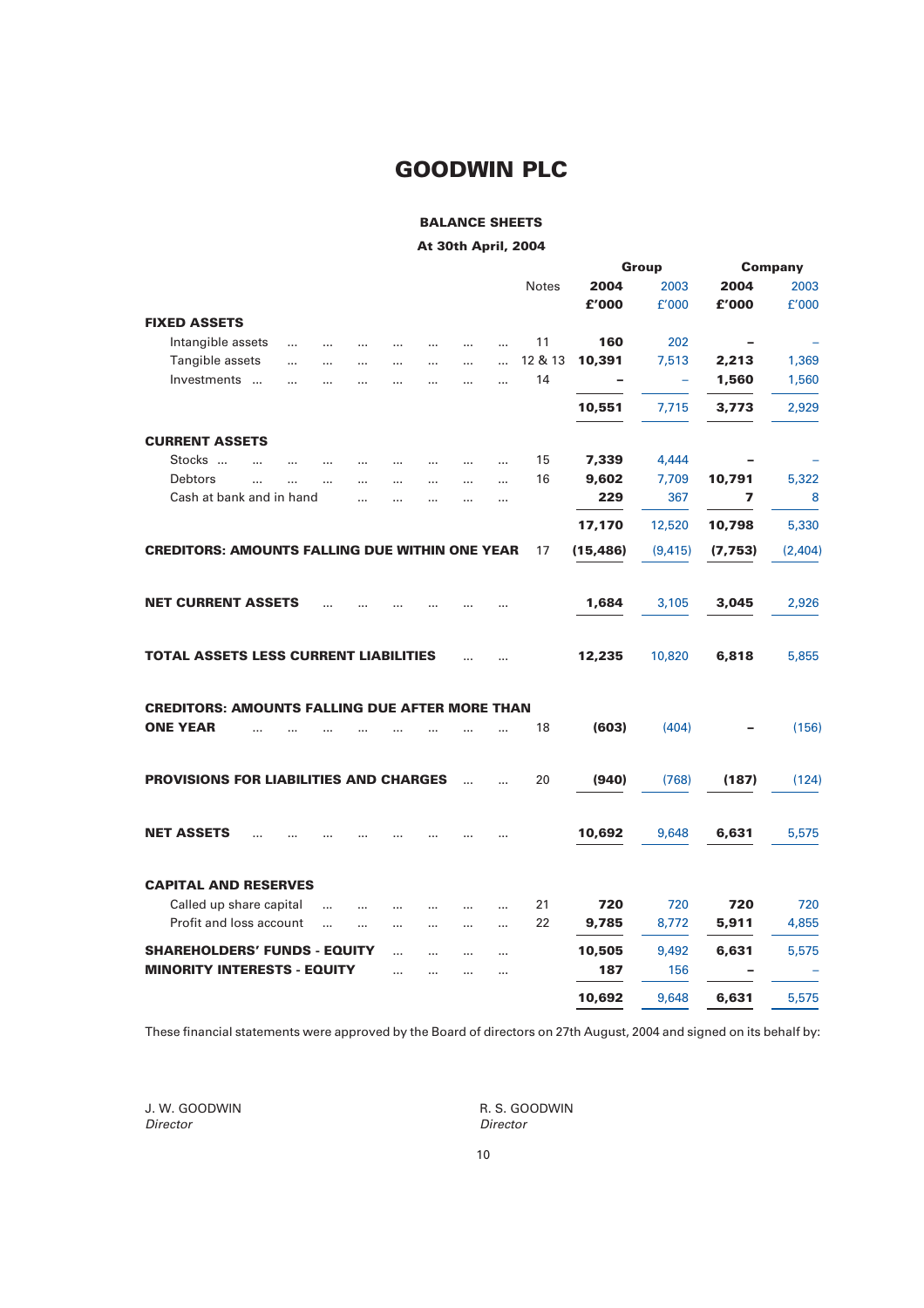## **GROUP CASH FLOW STATEMENT**

## **For the year ended 30th April, 2004**

|                                                        |          |      |   |   |   |   |      | 2004    | 2003    |
|--------------------------------------------------------|----------|------|---|---|---|---|------|---------|---------|
|                                                        |          |      |   |   |   |   | Note | £'000   | f'000   |
| <b>NET CASH INFLOW FROM OPERATING ACTIVITIES</b>       |          |      |   |   |   |   |      | 510     | 4,373   |
| <b>RETURNS ON INVESTMENTS AND SERVICING OF FINANCE</b> |          |      |   |   |   |   | 24   | (299)   | (196)   |
| <b>TAXATION</b><br>.                                   |          | .    |   | . |   |   |      | (812)   | (390)   |
| <b>CAPITAL EXPENDITURE</b>                             |          | <br> |   |   |   |   | 24   | (3,240) | (1,023) |
| <b>EQUITY DIVIDENDS PAID</b>                           | $\cdots$ | <br> |   |   |   |   |      | (750)   | (400)   |
| <b>ACQUISITIONS</b><br>.                               |          |      | . | . | . | . | 24   |         | (84)    |
| <b>CASH (OUTFLOW)/INFLOW BEFORE FINANCING</b>          |          |      |   |   |   |   |      | (4,591) | 2,280   |
| <b>FINANCING</b><br>.                                  |          |      |   | . | . |   | 24   | (469)   | (392)   |
| (DECREASE)/INCREASE IN CASH IN THE YEAR                |          |      |   |   |   |   |      | (5,060) | 1,888   |

## **RECONCILIATION OF OPERATING PROFIT TO NET CASH FLOW FROM OPERATING ACTIVITIES**

| Operating profit<br>$\sim$<br>$\sim$ 100 $\mu$<br>$\sim$ $\sim$ $\sim$<br>$\sim$ $\sim$ $\sim$ | $\sim$ $\sim$ | $\cdots$ | $\cdots$ | $\cdots$ | $\cdots$ | 3,103   | 2,831 |
|------------------------------------------------------------------------------------------------|---------------|----------|----------|----------|----------|---------|-------|
| Depreciation and amortisation charges                                                          | $\cdots$      | $\cdots$ | $\cdots$ | $\cdots$ | $\cdots$ | 1,075   | 1.191 |
| Loss on disposal of fixed assets<br>$\cdots$                                                   | $\cdots$      | $\cdots$ | $\cdots$ | $\cdots$ | $\cdots$ | 13      | 10    |
| Increase in stocks<br>$\cdots$<br>$\cdots$                                                     | $\cdots$      | $\cdots$ | $\cdots$ |          |          | (2,922) | (67)  |
| (Increase)/decrease in debtors<br>$\cdots$                                                     | $\cdots$      | $\cdots$ | $\cdots$ | $\cdots$ | $\cdots$ | (1,943) | 8     |
| Increase in creditors<br>$\cdots$<br>$\cdots$<br>$\cdots$                                      | $\cdots$      | $\cdots$ |          | $\cdots$ | $\cdots$ | 1.184   | 400   |
| Net cash inflow from operating activities                                                      | $\sim$        | $\cdots$ | $\cdots$ | $\cdots$ | $\cdots$ | 510     | 4,373 |

## **RECONCILIATION OF NET CASH FLOW TO MOVEMENT IN NET DEBT**

| (Decrease)/increase in cash in the year               |  | $\cdots$ |  |          |    | (5,060) | 1,888   |
|-------------------------------------------------------|--|----------|--|----------|----|---------|---------|
| Finance lease repayments                              |  |          |  |          |    | 469     | 392     |
| <b>CHANGE IN NET DEBT RESULTING FROM CASH FLOWS</b>   |  |          |  |          | 25 | (4,591) | 2,280   |
| New finance leases                                    |  |          |  | $\cdots$ | 25 | (690)   | (48)    |
| Foreign exchange translation difference               |  |          |  | $\cdots$ | 25 | (27)    | (21)    |
| <b>MOVEMENT IN NET DEBT IN THE PERIOD</b>             |  |          |  |          |    | (5,308) | 2.211   |
| Net debt at start of year<br>$\overline{\phantom{a}}$ |  |          |  |          | 25 | (580)   | (2,791) |
| <b>DEBT AT END OF YEAR</b><br><b>NET</b>              |  |          |  |          | 25 | (5,888) | (580)   |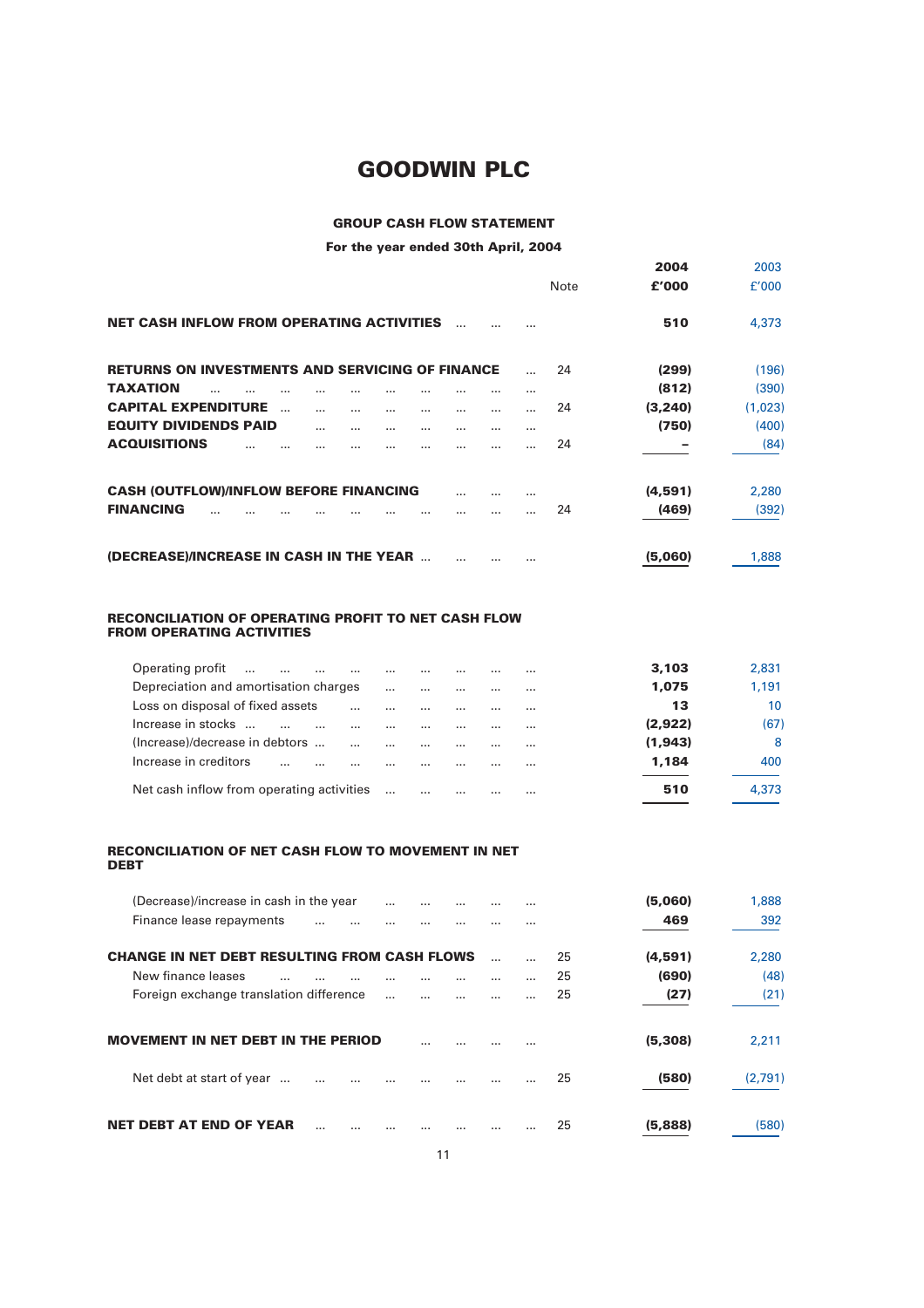## **OTHER PRIMARY FINANCIAL STATEMENTS**

## **For the year ended 30th April, 2004**

## **GROUP STATEMENT OF TOTAL RECOGNISED GAINS AND LOSSES**

|                                                                      |          |          | 2004  | 2003  |
|----------------------------------------------------------------------|----------|----------|-------|-------|
|                                                                      |          |          | £'000 | f'000 |
| Profit for the financial year<br>$\cdots$<br>$\cdots$<br>$\cdots$    |          | $\cdots$ | 1,919 | 1,821 |
| Exchange adjustments on foreign currency net investments             | $\cdots$ | $\cdots$ | (56)  | (26)  |
| Total recognised gains and losses for the financial year<br>$\cdots$ |          | $\cdots$ | 1,863 | 1.795 |

| <b>RECONCILIATION OF MOVEMENTS IN GROUP EQUITY SHAREHOLDERS' FUNDS</b> |        |       |
|------------------------------------------------------------------------|--------|-------|
|                                                                        | 2004   | 2003  |
|                                                                        | £'000  | f'000 |
| Profit for the financial year<br>$\cdots$<br><br><br><br><br>          | 1,919  | 1,821 |
| Dividends<br>.                                                         | (850)  | (750) |
|                                                                        | 1,069  | 1,071 |
| Other recognised gains and losses relating to the year                 | (56)   | (26)  |
| <b>NET ADDITION TO EQUITY SHAREHOLDERS' FUNDS</b><br><br>              | 1,013  | 1,045 |
| Opening equity shareholders' funds                                     | 9,492  | 8,447 |
| <b>CLOSING EQUITY SHAREHOLDERS' FUNDS</b><br><br>                      | 10,505 | 9,492 |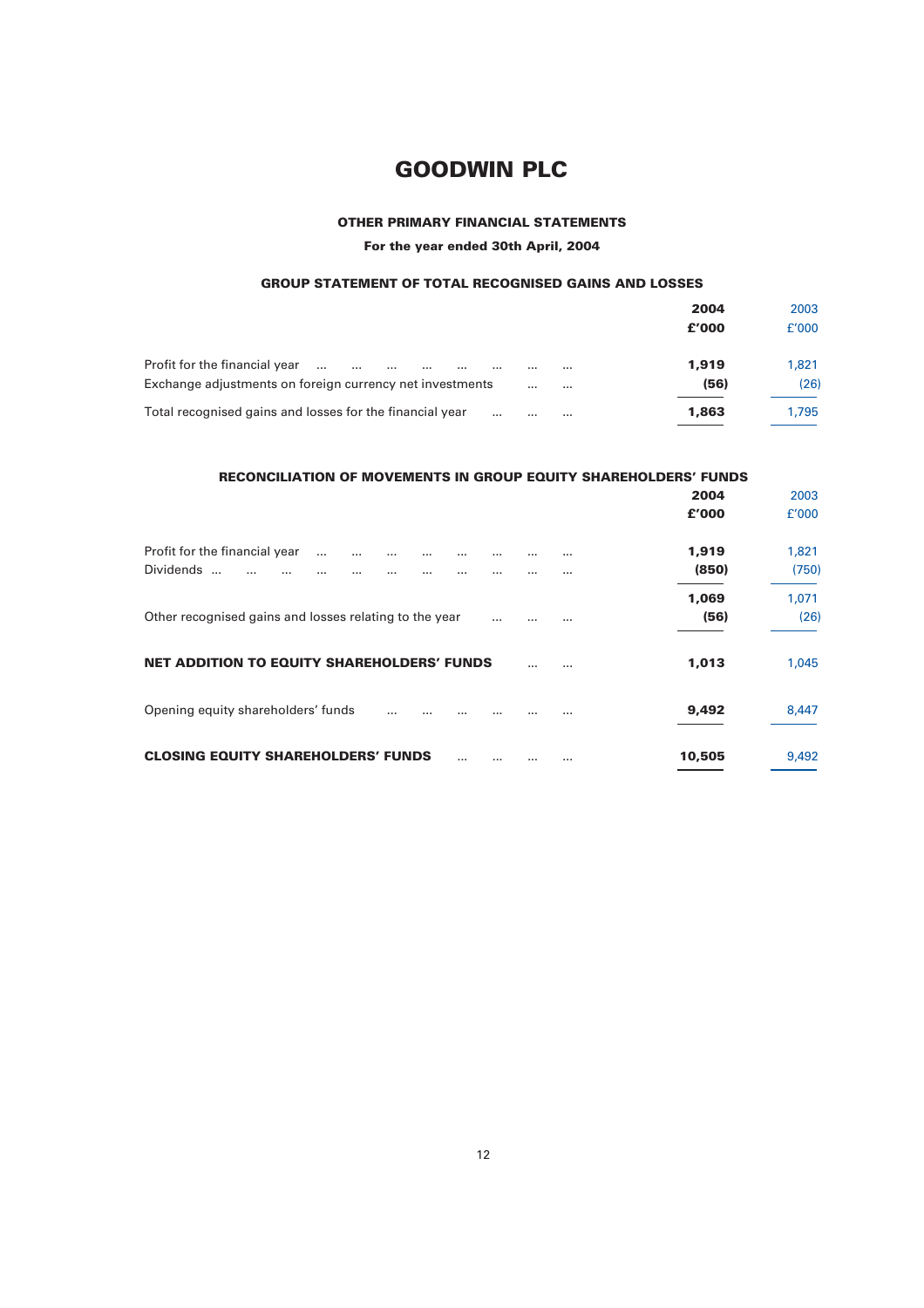## **NOTES TO THE FINANCIAL STATEMENTS**

#### **1. Principal accounting policies**

The following accounting policies have been applied consistently in dealing with items which are considered material in relation to these financial statements:

#### (a) **Basis of accounting**

The financial statements have been prepared under the historical cost accounting rules and in accordance with applicable Accounting Standards.

The company is exempt under S230(4) Companies Act 1985 from the requirement to present its own profit and loss account.

In the company's financial statements, investments in subsidiary undertakings, associates and joint ventures are stated at cost less amounts written off.

#### (b) **Consolidation principles**

(i) The Group financial statements include the results of the parent company and all of its subsidiary undertakings made up to 30th April consolidated under the acquisition method.

- (ii) Goodwill, representing the excess of the fair value of consideration given on the acquisition of subsidiary undertakings over the fair value of the identifiable net assets acquired was written off against reserves for all acquisitions prior to 1st May, 1998. This goodwill would be charged or credited in the profit and loss account on disposal of the business to which it relates. Goodwill on any acquisition subsequent to this date is capitalised and amortised over its useful life.
- (iii) For associated undertakings, the Group includes its share of profits and losses in the consolidated profit and loss account and its share of post acquisition retained profits or accumulated deficits in the consolidated balance sheet.

Prior to becoming a subsidiary undertaking, Goodwin Alloy Products Limited ("GAP") (formerly Wiggin Alloy Products Limited) was accounted for as an associated undertaking. In accordance with FRS 2 Accounting for Subsidiary Undertakings and in order to give a true and fair view, purchased goodwill has been calculated as the sum of the goodwill arising on each purchase of shares in GAP, being the difference at the date of each purchase between the fair value of the consideration given and the fair value of the identifiable assets and liabilities attributable to the interest purchased. This represents a departure from the statutory method, under which goodwill is calculated as the difference between cost and fair value on the date that GAP became a subsidiary undertaking. The statutory method would not give a true and fair view because it would result in the Group's share of GAP's retained reserves, during the period that it was an associated undertaking, being re-characterised as goodwill. The effect of this departure is to decrease retained profits by £71,000 and to decrease the cost of purchased goodwill recognised on the acquisition by £71,000. The effect of this departure from the statutory method on profits for the year is not material.

#### (c) **Depreciation**

Depreciation is calculated so as to write down the cost of fixed assets to their anticipated residual value over their estimated useful lives. The method of calculation and the annual rates applied are as follows:

| Freehold land<br>$\cdots$       | $\cdots$  | $\cdots$ | $\cdots$ |          | Nil                                           |
|---------------------------------|-----------|----------|----------|----------|-----------------------------------------------|
| Freehold buildings              | $\cdots$  | $\cdots$ | $\cdots$ | $\cdots$ | 2% or $2\frac{1}{2}$ % on cost                |
| Leasehold property              | $\ddotsc$ | $\cdots$ | $\cdots$ | $\cdots$ | Over period of lease on cost                  |
| Plant and machinery             | $\cdots$  | $\cdots$ | $\cdots$ | $\cdots$ | 15% or 25% on reducing balance or 25% on cost |
| Motor vehicles                  | $\cdots$  | $\cdots$ | $\cdots$ | $\cdots$ | 15% or 25% on reducing balance                |
| Toolina<br>$\cdots$<br>$\cdots$ | $\cdots$  | $\cdots$ |          | $\cdots$ | Over estimated production life                |
|                                 |           |          |          |          |                                               |

#### (d) **Stock and work in progress**

Stock and work in progress is valued at the lower of cost and net realisable value. In determining the cost of raw materials the FIFO method is used. For work in progress and finished goods manufactured by the Group, cost is taken as production cost, which includes an appropriate proportion of attributable overheads. Net realisable value is based on the estimated selling price less further costs of completion and selling expenses. Results attributable to the stage of completion of a long term contract are recognised when the outcome of the contract can be foreseen with reasonable certainty. Turnover for such contracts is stated at the cost appropriate to their stage of completion plus the attributable result, less amounts recognised in previous years. Provision is made for any losses as soon as they are foreseen.

Contract work in progress is stated at costs incurred, less those transferred to the profit and loss account, after deducting foreseeable losses and payments on account not matched with turnover.

Amounts recoverable on contracts are included in debtors and represent turnover recognised in excess of payments on account.

#### (e) **Turnover**

Turnover represents the amounts (excluding value added tax and other sales taxes) derived from the provision of goods and services including long term contracts to external customers.

#### (f) **Foreign exchange**

Transactions in foreign currencies are recorded using the rate of exchange ruling at the date of the transaction. Monetary assets and liabilities denominated in foreign currencies are translated using the rate of exchange ruling at the balance sheet date and the gains and losses on translation are included in the profit and loss account.

For consolidation purposes the assets and liabilities of overseas subsidiary undertakings are translated at the closing exchange rates. Exchange differences arising on these translations are taken to reserves, net of exchange differences arising on related foreign currency borrowings.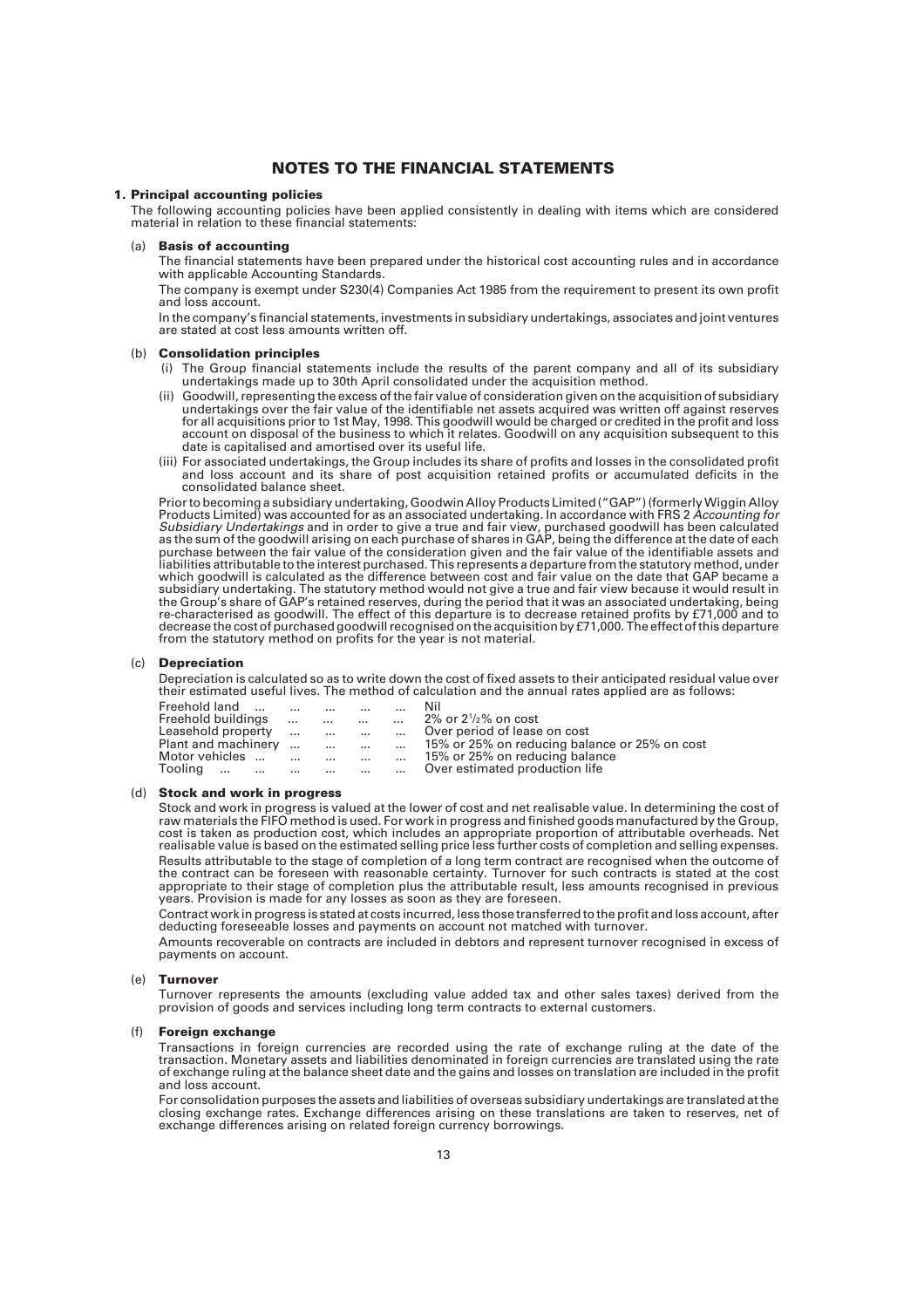## (g) **Taxation**

The charge for taxation is based on the profit for the year and takes into account taxation deferred because of timing differences between the treatment of certain items for taxation and accounting purposes. Except where otherwise required by accounting standards, full provision without discounting is made for all timing differences which have arisen but not reversed at the balance sheet date.

Deferred taxation is not provided on earnings retained in overseas subsidiary undertakings as it is not expected that an actual liability will arise.

#### (h) **Leasing**

Where the company enters into a lease which entails taking substantially all the risks and rewards of ownership of an asset, the lease is treated as a 'finance lease'. The asset is recorded in the balance sheet as a tangible fixed asset and is depreciated over its estimated useful life, or the term of the lease, whichever is shorter. Future instalments under such leases, net of finance charges, are included with creditors. Rentals payable are apportioned between the finance element, which is charged to the profit and loss account, and the capital element which reduces the outstanding obligation for future instalments.

All other leases are accounted for as 'operating leases' and the rental charges are charged to the profit and loss account on a straight line basis over the life of the lease.

### (i) **Pension costs**

The Group contributes to a number of defined contribution pension schemes for certain senior employees. The assets of these schemes are held in independently administered funds. Group pension costs are charged to the profit and loss account in the year for which contributions are paid.

There were no outstanding or prepaid contributions at either the beginning or end of the financial year.

#### (j) **Research and development expenditure**

Development costs are capitalised as intangible fixed assets, insofar as they relate to clearly defined projects from which benefits can reasonably be regarded as assured. Such costs are not regarded as realised losses. Expenditure so deferred is limited to the value of estimated future related profits and is amortised through the profit and loss account in line with forecast sales of the product. Should research expenditure occur, it will be written off when incurred.

#### **2. Turnover**

| 2003<br>f'000 |
|---------------|
| 10,989        |
| 8,230         |
| 13,960        |
| 33,179        |
|               |

In the opinion of the directors the Group only has one principal trading activity and therefore they do not consider there to be any requirement for segmental disclosure under SSAP25.

The geographical source of all turnover is the U.K. Overseas entities are not considered material.

| 3. Interest payable and similar charges                                                                         | 2004<br>£'000 | 2003<br>f'000 |
|-----------------------------------------------------------------------------------------------------------------|---------------|---------------|
| Interest payable on bank loans and overdrafts<br><br>$\cdots$<br><br><br>Finance lease interest<br><br><br><br> | 247<br>52     | 137<br>59     |
|                                                                                                                 | 299           | 196           |
| 4. Profit on ordinary activities before taxation                                                                |               |               |
| The profit on ordinary activities before taxation is stated after charging the                                  | 2004          | 2003          |
| following:<br>Depreciation and amortisation of tangible fixed assets                                            | £'000         | f'000         |
| – owned<br>$\overline{\phantom{a}}$<br>$\cdots$<br>$\cdots$<br><br>$\cdots$                                     | 840           | 1,045         |
| $-$ held under finance lease $\ldots$<br>$\cdots$<br>$\cdots$<br>$\cdots$<br><br>                               | 193           | 105           |
| Amortisation of development expenditure<br><br><br>$\cdots$<br>                                                 | 42            | 40            |
| Operating lease rentals:                                                                                        |               |               |
| Short term plant hire<br>$\cdots$<br>$\cdots$<br>$\cdots$<br><br><br><br>                                       | 21            | 14            |
| Auditors' remuneration and expenses - Group<br>$\cdots$<br>$\cdots$<br><br><br>                                 | 42            | 42            |

Fees charged by the company's auditors in respect of work carried out in the year for Group non audit services amounted to £25,000 (2003: £14,000). The audit fee for the company itself amounted to £10,000 (2003: £10,000).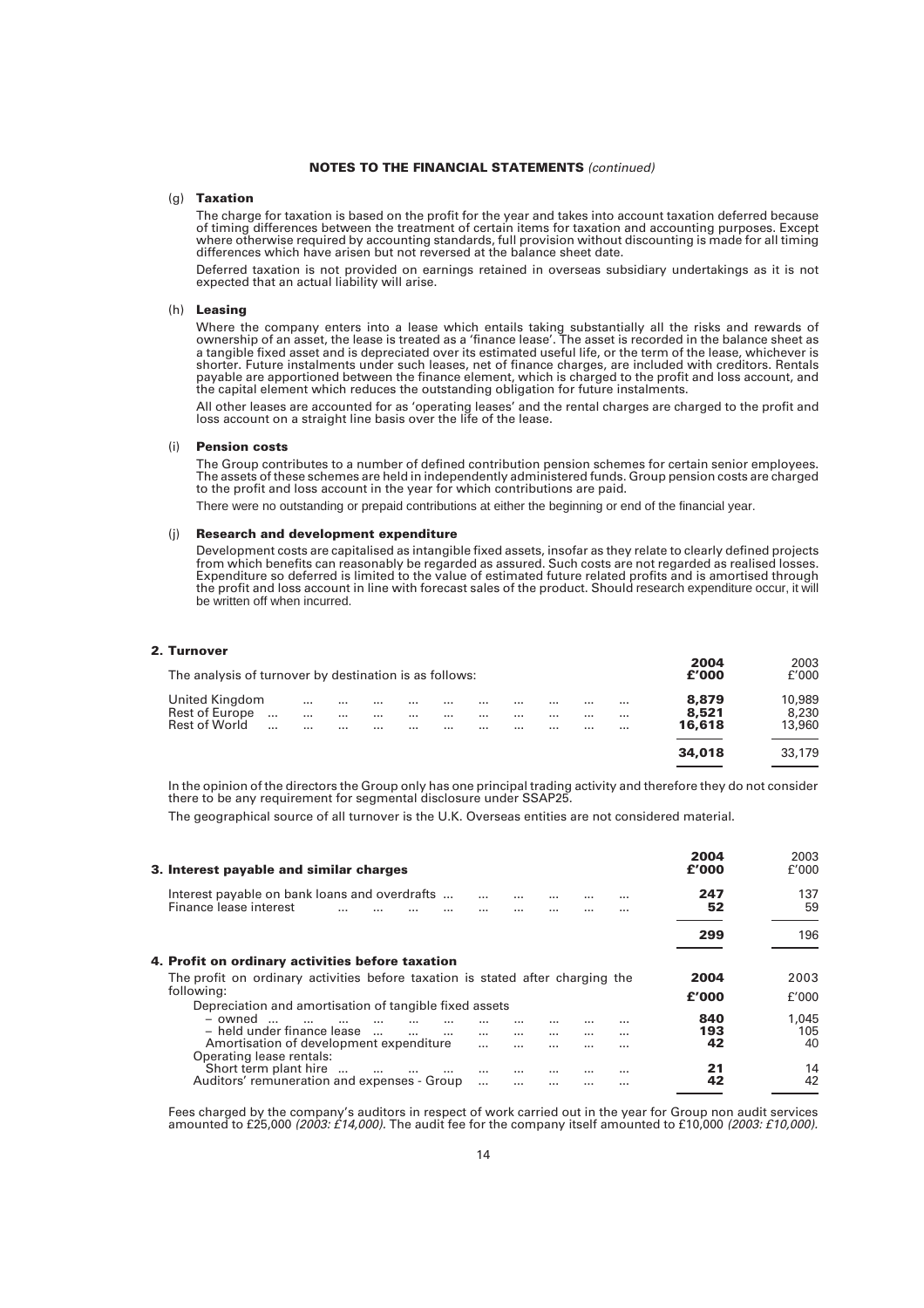## **5. Directors' Remuneration**

Details of directors' remuneration is set out in the Directors' Remuneration Report on pages 6 and 7.

### **6. Staff numbers and costs**

The average number of persons employed by the Group (including directors) during the year, analysed by category, was as follows: **2004** 2003

|                                                                                                                                                              |               |                      |                      |                       |                       |              |          |           |                                  | <b>Number</b> | Number                         |
|--------------------------------------------------------------------------------------------------------------------------------------------------------------|---------------|----------------------|----------------------|-----------------------|-----------------------|--------------|----------|-----------|----------------------------------|---------------|--------------------------------|
| Works personnel<br>Administrative staff                                                                                                                      | $\cdots$      | $\cdots$<br>$\cdots$ | <br>$\cdots$         | <br>$\cdots$          | $\cdots$<br>$\cdots$  |              |          |           | $\cdots$                         | 447<br>34     | 391<br>30                      |
|                                                                                                                                                              |               |                      |                      |                       |                       |              |          |           |                                  | 481           | 421                            |
| The aggregate payroll costs of these persons were as follows:                                                                                                |               |                      |                      |                       |                       |              |          |           |                                  | £'000         | f'000                          |
| Wages and salaries                                                                                                                                           | .             | $\ddotsc$            |                      | .                     | $\cdots$              | $\cdots$     | $\cdots$ |           | $\ddotsc$                        | 9,870         | 8,682                          |
| Social security costs<br>Other pension costs                                                                                                                 | $\ddotsc$<br> | $\cdots$<br>         | $\cdots$<br>$\cdots$ | $\ddotsc$<br>$\cdots$ | $\cdots$              | $\cdots$<br> | $\cdots$ |           | $\cdots$<br>$\ddotsc$            | 997<br>48     | 824<br>48                      |
|                                                                                                                                                              |               |                      |                      |                       |                       |              |          |           |                                  | 10,915        | 9,554                          |
| 7. Taxation on profit on ordinary activities                                                                                                                 |               |                      |                      |                       |                       |              |          |           |                                  | 2004          | 2003                           |
| Taxation charge based on the profit for the year of the Group:                                                                                               |               |                      |                      |                       |                       |              |          |           |                                  | £'000         | f'000                          |
| U.K. corporation tax - current year                                                                                                                          |               |                      |                      |                       |                       |              |          |           |                                  | 682           | 712                            |
| Share of associate's tax - UK corporation tax current year                                                                                                   | - prior year  |                      | $\cdots$             | $\cdots$              | $\cdots$              |              | <br>     | <br>      | $\ddot{\phantom{a}}$<br>$\cdots$ |               | (1)<br>(18)                    |
| Total current tax charge                                                                                                                                     |               |                      |                      |                       |                       |              |          |           |                                  | 682           | 693                            |
| Deferred taxation charge (see note 20) - current year                                                                                                        |               |                      |                      | - prior year          |                       | $\ddotsc$    |          |           |                                  | 181<br>(9)    | 61<br>$\overline{\phantom{0}}$ |
|                                                                                                                                                              |               |                      |                      |                       |                       |              |          |           |                                  | 854           | 754                            |
| Factors affecting the tax charge for the current year                                                                                                        |               |                      |                      |                       |                       |              |          |           |                                  |               |                                |
| The current tax charge for the year is lower than the standard rate of corporation tax in the UK of 30% (2003: 30%).<br>The differences are explained below. |               |                      |                      |                       |                       |              |          |           |                                  |               |                                |
| Current tax reconciliation                                                                                                                                   |               |                      |                      |                       |                       |              |          |           |                                  | 2004<br>£'000 | 2003<br>f'000                  |
| Profit on ordinary activities before tax                                                                                                                     |               |                      |                      |                       |                       |              |          |           |                                  | 2,804         | 2,576                          |
| Current tax at 30% (2003: 30%)                                                                                                                               |               |                      |                      |                       |                       |              | $\cdots$ |           | $\cdots$                         | 841           | 773                            |
| Effect of:                                                                                                                                                   |               |                      |                      |                       |                       |              |          |           |                                  |               |                                |
| Expenses not deductible for tax purposes                                                                                                                     |               |                      |                      |                       |                       |              |          |           | $\cdots$                         | 54            | 4                              |
| Capital allowances in excess of depreciation<br>Small company rate adjustment                                                                                |               |                      | <b>Section</b>       | $\cdots$              | $\ddotsc$<br>$\cdots$ | $\cdots$<br> |          | .<br>     | $\cdots$<br>$\ddotsc$            | (210)         | (61)<br>(4)                    |
| Additional tax credit for research and development                                                                                                           |               |                      |                      |                       |                       |              |          |           | $\ddotsc$                        | (9)           | (10)                           |
| Adjustments to tax charge in respect of previous periods                                                                                                     |               |                      |                      |                       |                       |              | $\cdots$ | $\ddotsc$ | $\ddotsc$                        |               | (1)                            |
| Other<br>$\cdots$<br>$\ddotsc$                                                                                                                               | $\ddotsc$     | $\ddotsc$            | $\sim$               |                       |                       |              |          |           | $\ddotsc$                        | 6             | (8)                            |
| Total current tax charge (see above)                                                                                                                         |               |                      |                      | $\cdots$              | $\cdots$              | $\cdots$     |          | $\cdots$  |                                  | 682           | 693                            |

The only significant factor which may affect future tax charges would be a change in the UK corporation tax rate.

### **8. Profit for the financial year**

The consolidated profit for the financial year includes a profit of £1,906,000 (2003: £1,514,000) which has been dealt with in the financial statements of the parent company.

## **9. Proposed dividend**

The proposed ordinary dividend of £850,032 (2003: £750,024) represents 11.806p per share (2003: 10.417p per share).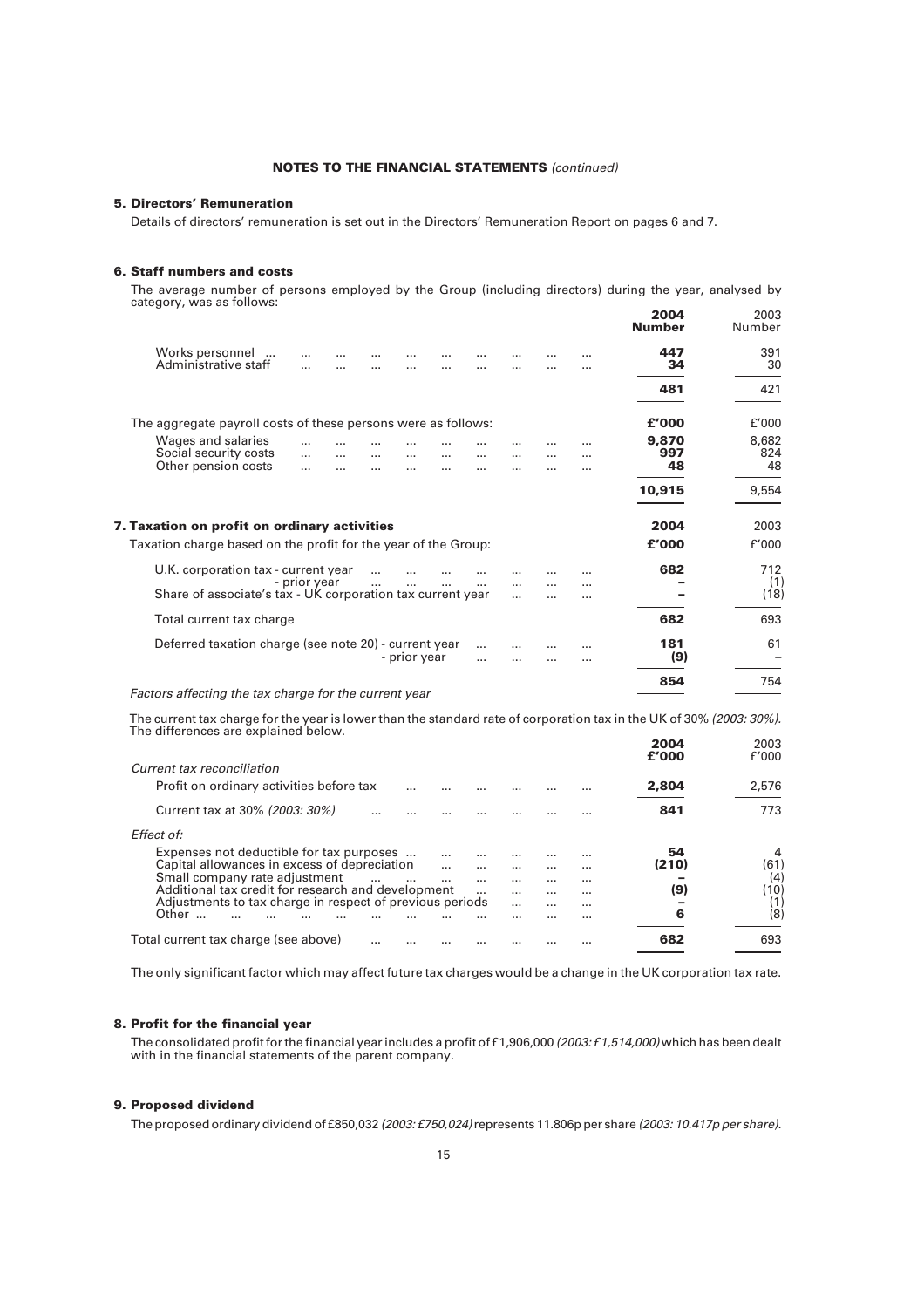## **10. Earnings per ordinary share**

The earnings per ordinary share has been calculated on profit on ordinary activities after taxation and minority interests of £1,919,000 (2003: £1,821,000) and by reference to the 7,200,000 ordinary shares in issue throughout both years. The company has no share options or other diluting instruments and accordingly there is no diluted earnings per share.

Goodwill Development Total

## **11. Intangible fixed assets of the Group**

| Cost                                                |                       |                      |                      |          |              | ------<br>f'000 | $-$<br>costs<br>f'000 | .<br>f'000 |
|-----------------------------------------------------|-----------------------|----------------------|----------------------|----------|--------------|-----------------|-----------------------|------------|
| At beginning and end of year                        |                       | $\dddotsc$           | $\cdots$             | $\cdots$ | <br>$\cdots$ | 41              | 201                   | 242        |
| <b>Amortisation</b>                                 |                       |                      |                      |          |              |                 |                       |            |
| At beginning of year<br>Charge for year<br>$\cdots$ | $\cdots$<br>$\ddotsc$ | $\cdots$<br>$\cdots$ | $\cdots$<br>$\cdots$ | <br>     | <br><br><br> | 2               | 40<br>40              | 40<br>42   |
| At end of year<br>$\ddotsc$<br>$\cdots$             | $\cdots$              | $\cdots$             |                      |          | <br>         | 2               | 80                    | 82         |
| <b>Net book value</b>                               |                       |                      |                      |          |              |                 |                       |            |
| <b>At 30th April, 2004</b>                          |                       |                      |                      |          | <br>$\cdots$ | 39              | 121                   | 160        |
| At 30th April, 2003                                 | $\cdots$              |                      |                      |          | <br>$\cdots$ | 41              | 161                   | 202        |
|                                                     |                       |                      |                      |          |              |                 |                       |            |

## **12. Tangible fixed assets of the Group**

|                                                                                                                                                |                                      |                                      | Land and<br>buildings<br>Freehold<br>f'000 | Land and<br>buildings<br>Short<br>leasehold<br>f'000 | Plant and<br>machinery<br>f'000 | Fixtures,<br>fittings,<br>tools and<br>f'000 | Assets in<br>course of<br>equipment construction<br>£'000 | Total<br>f'000                 |
|------------------------------------------------------------------------------------------------------------------------------------------------|--------------------------------------|--------------------------------------|--------------------------------------------|------------------------------------------------------|---------------------------------|----------------------------------------------|-----------------------------------------------------------|--------------------------------|
| Cost                                                                                                                                           |                                      |                                      |                                            |                                                      |                                 |                                              |                                                           |                                |
| At beginning of year<br>Additions<br>$\ddot{\phantom{a}}$<br>$\cdots$                                                                          | $\cdots$<br>                         | <br>                                 | 1,485<br>1,104                             | 46                                                   | 12,137<br>1,885                 | 2,502<br>115                                 | 838<br>878                                                | 17,008<br>3,982                |
| <b>Disposals</b><br>$\cdots$<br>$\cdots$<br>Exchange adjustments                                                                               | $\cdots$<br>$\cdots$                 | $\cdots$<br>$\cdots$                 | (25)                                       |                                                      | (290)<br>(25)                   | (2)                                          |                                                           | (290)<br>(52)                  |
| At end of year<br>$\cdots$                                                                                                                     |                                      | $\cdots$                             | 2,564                                      | 46                                                   | 13,707                          | 2,615                                        | 1,716                                                     | 20,648                         |
| Depreciable assets                                                                                                                             | $\cdots$                             | $\cdots$                             | 994                                        | 35                                                   | 13,179                          | 1,882                                        |                                                           | 16,090                         |
| <b>Depreciation</b>                                                                                                                            |                                      |                                      |                                            |                                                      |                                 |                                              |                                                           |                                |
| At beginning of year<br>Charge for year<br>$\ddot{\phantom{a}}$<br><b>Disposals</b><br>$\ddot{\phantom{a}}$<br>$\cdots$<br>Exchange adjustment | $\cdots$<br>$\cdots$<br><br>$\cdots$ | <br>$\cdots$<br>$\cdots$<br>$\cdots$ | 562<br>18<br>(3)                           | 19<br>3                                              | 7,030<br>876<br>(264)<br>(3)    | 1,884<br>136<br>(1)                          |                                                           | 9,495<br>1,033<br>(264)<br>(7) |
| At end of year<br>$\cdots$                                                                                                                     |                                      |                                      | 577                                        | 22                                                   | 7,639                           | 2,019                                        |                                                           | 10,257                         |
| <b>Net book value</b>                                                                                                                          |                                      |                                      |                                            |                                                      |                                 |                                              |                                                           |                                |
| <b>At 30th April, 2004</b>                                                                                                                     | $\cdots$                             | $\cdots$                             | 1,987                                      | 24                                                   | 6,068                           | 596                                          | 1,716                                                     | 10,391                         |
| At 30th April, 2003                                                                                                                            |                                      | $\cdots$                             | 923                                        | 27                                                   | 5,107                           | 618                                          | 838                                                       | 7,513                          |
|                                                                                                                                                |                                      |                                      |                                            |                                                      |                                 |                                              |                                                           |                                |

The net book value of plant and machinery held under finance leases at 30th April, 2004 was £1,097,000 (2003: £1,287,000). Depreciation for the year on these assets was £193,000 (2003: £105,000).

The net book value of assets in the course of construction held under finance leases at 30th April, 2004 was £690,000 (2003: £ Nil).

The total amount outstanding in respect of these leases at 30th April, 2004 is £1,017,000 (2003: £796,000) - see note 19(e).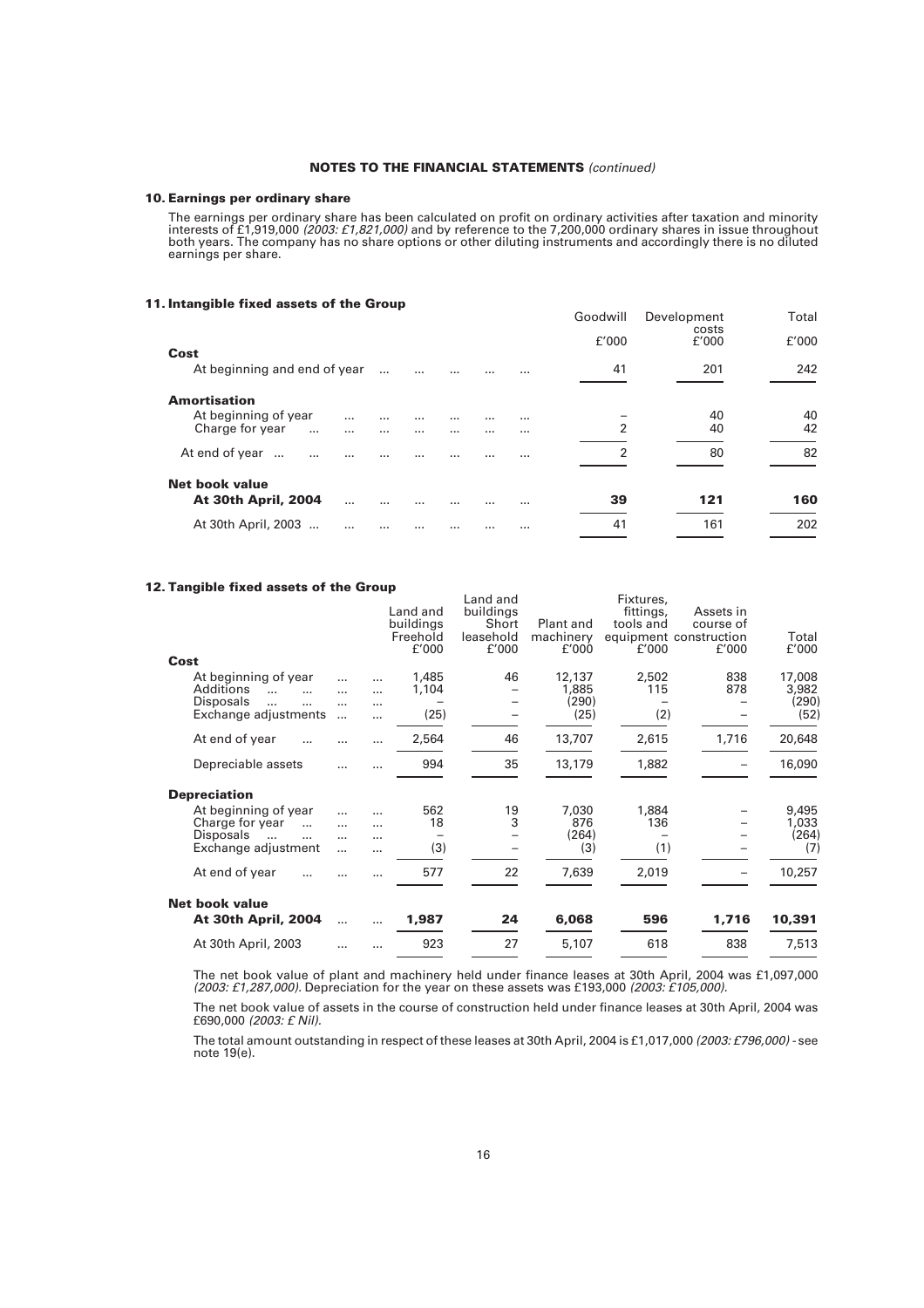## **13. Tangible fixed assets of the company**

| Cost |                             |          |          |          | Land and<br>buildings<br>Freehold<br>f'000 | Land and<br>buildings<br>Short<br>leasehold<br>f'000 | Plant and<br>machinery<br>£'000 | Fixtures,<br>fittings,<br>tools and<br>equipment<br>f'000 | Total<br>f'000 |
|------|-----------------------------|----------|----------|----------|--------------------------------------------|------------------------------------------------------|---------------------------------|-----------------------------------------------------------|----------------|
|      | At beginning of year        | $\cdots$ |          |          | 668                                        | 35                                                   | 842                             | 1,834                                                     | 3,379          |
|      | Additions<br>$\cdots$       | $\cdots$ |          |          | 127                                        |                                                      | 868                             | 63                                                        | 1,058          |
|      | At end of year<br>$\cdots$  |          |          | $\cdots$ | 795                                        | 35                                                   | 1,710                           | 1,897                                                     | 4,437          |
|      | Depreciable assets          | $\cdots$ |          | $\cdots$ | 625                                        | 35                                                   | 1,710                           | 1,897                                                     | 4,267          |
|      | <b>Depreciation</b>         |          |          |          |                                            |                                                      |                                 |                                                           |                |
|      | At beginning of year        | $\cdots$ |          |          | 336                                        | 19                                                   | 268                             | 1,387                                                     | 2,010          |
|      | Charge for year<br>$\cdots$ | $\cdots$ | $\cdots$ | $\cdots$ | 14                                         |                                                      | 88                              | 111                                                       | 214            |
|      | At end of year<br>$\cdots$  | $\cdots$ |          | $\cdots$ | 350                                        | 20                                                   | 356                             | 1,498                                                     | 2,224          |
|      | <b>Net book value</b>       |          |          |          |                                            |                                                      |                                 |                                                           |                |
|      | <b>At 30th April, 2004</b>  | $\cdots$ | .        | $\cdots$ | 445                                        | 15                                                   | 1,354                           | 399                                                       | 2,213          |
|      | At 30th April, 2003         |          |          | $\cdots$ | 332                                        | 16                                                   | 574                             | 447                                                       | 1,369          |

The net book value of plant and machinery held under finance leases at 30th April, 2004 was £468,000 (2003: £550,000). Depreciation for the year on these assets was £83,000 (2003: £97,000).

The total amount outstanding in respect of these leases at 30th April, 2004 is £146,000 *(2003: £330,000)*<br>- see notes 17 and 18.

## **14. Investments**

| (a) <b>Company</b>             |          |              |          |          |              |          |          | Subsidiary<br>undertakings |
|--------------------------------|----------|--------------|----------|----------|--------------|----------|----------|----------------------------|
| <b>Cost and net book value</b> |          |              |          |          |              |          |          | £'000                      |
| At beginning and end of year   | $\cdots$ | <br>$\cdots$ | $\cdots$ | $\cdots$ | <br>$\cdots$ | $\cdots$ | $\cdots$ | 1.560                      |

## (b) **Investments of the company in shares in subsidiary undertakings**

The company is the beneficial owner of the issued share capital of the following principal subsidiary The company is the beneficial owner of the issued share condition:<br>undertakings, all of which are included in the consolidation:

| Subsidiary undertakings                  |          |          |          |          | Country of<br>Incorporation<br>and operation | Type of<br>shares      | %<br>held  |
|------------------------------------------|----------|----------|----------|----------|----------------------------------------------|------------------------|------------|
| Goodwin International Limited            | $\cdots$ |          |          |          | <b>Great Britain</b>                         | Ordinary<br>Preference | 100<br>100 |
| <b>Goodwin Steel Castings Limited</b>    |          |          |          |          | <b>Great Britain</b>                         | Ordinary               | 100        |
| Hoben International Limited              |          |          | .        |          | <b>Great Britain</b>                         | Ordinary<br>Preference | 100<br>100 |
| <b>Hoben Industrial Minerals Limited</b> |          | $\cdots$ | .        |          | <b>Great Britain</b>                         | Ordinary               | 100        |
| <b>Easat Antennas Limited</b><br>.       |          | $\cdots$ | .        |          | <b>Great Britain</b>                         | Ordinary               | $88^{1/2}$ |
| Internet Central Limited<br>             | $\cdots$ | $\cdots$ | .        |          | <b>Great Britain</b>                         | Ordinary               | $82^{1/2}$ |
| <b>Goodwin Alloy Products Limited</b>    |          | $\cdots$ | $\cdots$ | $\cdots$ | <b>Great Britain</b>                         | Ordinary               | 100        |
| Goodwin GmbH<br><br>$\cdots$             | $\cdots$ | $\cdots$ |          |          | Germany                                      | Ordinary               | 100        |
| Goodwin Korea Co. Limited                | $\cdots$ | $\cdots$ |          | $\cdots$ | South Korea                                  | Ordinary               | 95         |

All of the companies are involved in mechanical and refractory engineering.

The overseas subsidiaries act as sales agents for the UK manufacturing subsidiaries.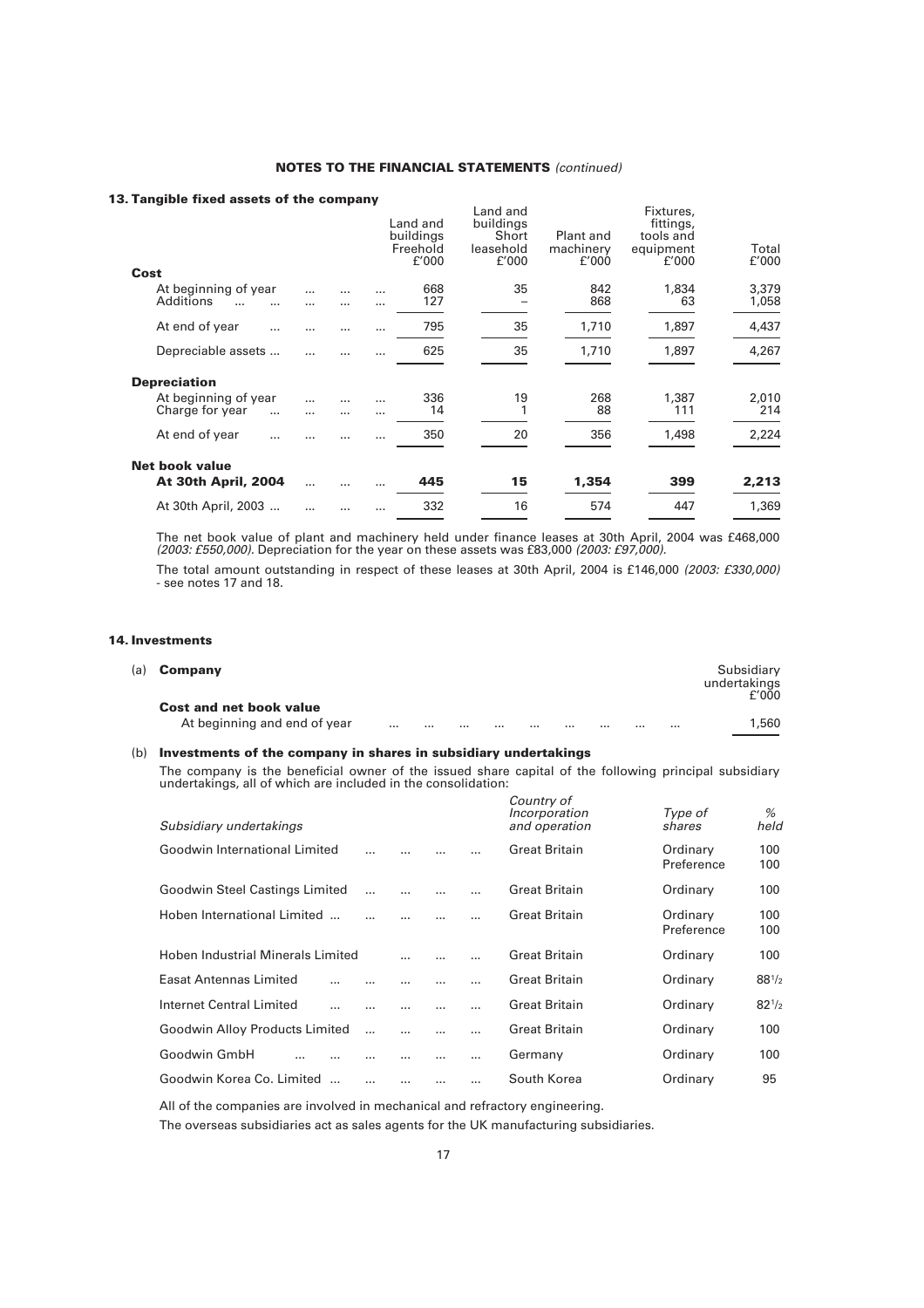| <b>15. Stocks</b>                                                                                                                       |               |                                      |               | Group                    |
|-----------------------------------------------------------------------------------------------------------------------------------------|---------------|--------------------------------------|---------------|--------------------------|
|                                                                                                                                         |               |                                      | 2004<br>£'000 | 2003<br>f'000            |
| Raw materials and consumables<br>$\cdots$<br>$\ddotsc$<br>$\cdots$<br>$\ddotsc$                                                         | $\ddotsc$     | $\ddotsc$<br>$\cdots$<br>$\cdots$    | 2,300<br>162  | 2,198                    |
| Work in progress re long term contracts<br>$\cdots$<br>$\cdots$<br>Other work in progress<br>$\cdots$<br>$\cdots$<br>$\cdots$           | $\cdots$<br>  | $\cdots$<br><br><br>$\cdots$<br><br> | 4,285         | 1,689                    |
| Finished goods and goods for resale<br>$\cdots$<br>$\cdots$<br>$\cdots$                                                                 | $\cdots$      | $\cdots$<br>$\cdots$<br>$\cdots$     | 592           | 557                      |
|                                                                                                                                         |               |                                      | 7,339         | 4,444                    |
| Work in progress includes the following amounts in respect of long term contracts:                                                      |               |                                      |               |                          |
| Net cost less foreseeable losses<br>$\cdots$<br>$\cdots$<br>Less: Payments on account received and receivable not matched with turnover | $\cdots$      |                                      | 350<br>(188)  |                          |
|                                                                                                                                         |               |                                      | 162           |                          |
| 16. Debtors                                                                                                                             |               | Group                                |               | Company                  |
|                                                                                                                                         | 2004<br>£'000 | 2003<br>f'000                        | 2004<br>£'000 | 2003<br>f'000            |
| Trade debtors<br>$\ddotsc$<br>$\cdots$                                                                                                  | 8,386         | 7,057                                | 4             | 5                        |
| Amounts recoverable on contracts<br>$\ddot{\phantom{a}}$<br>$\ddotsc$<br>Amounts owed by Group undertakings<br>$\cdots$                 |               | 145<br>$\overline{\phantom{0}}$      | 9,820         | 4,961                    |
| Other debtors<br>$\cdots$<br>$\cdots$<br>$\cdots$                                                                                       | 354           | 194                                  |               | 1                        |
| Prepayments and accrued income<br>$\cdots$<br>Corporation tax                                                                           | 194           | 132<br>$\overline{\phantom{0}}$      | 43<br>256     | 34<br>140                |
| $\cdots$<br>$\ddotsc$<br>$\ddotsc$<br>$\cdots$<br>Value added tax<br>$\ddotsc$<br>$\ddotsc$<br>$\cdots$                                 | 668           | 181                                  | 668           | 181                      |
|                                                                                                                                         | 9,602         | 7,709                                | 10,791        | 5,322                    |
| 17. Creditors: amounts falling due within one year                                                                                      |               | Group                                |               | Company                  |
|                                                                                                                                         | 2004<br>£'000 | 2003<br>f'000                        | 2004<br>£'000 | 2003<br>f'000            |
| Bank overdrafts<br>$\cdots$<br>$\cdots$<br>Obligations under finance leases and hire                                                    | 5,100         | 151                                  | 1,568         | 233                      |
| purchase agreements<br>$\ddotsc$<br>$\cdots$<br>$\cdots$<br>$\cdots$                                                                    | 414           | 392                                  | 146           | 174                      |
| Payments received on account<br>$\cdots$<br>$\cdots$<br>                                                                                | 371           | 508                                  |               | $\overline{\phantom{a}}$ |
| <b>Trade creditors</b><br>$\cdots$<br>Amounts owed to Group undertakings<br>$\cdots$                                                    | 6,511         | 5,703                                | 4,268         | 724                      |
| Corporation tax<br>$\cdots$                                                                                                             | 385           | 553                                  |               |                          |
| Other taxes and social security<br>$\cdots$<br>$\cdots$<br>$\ddotsc$                                                                    | 631           | 294                                  | 73            | 77                       |
| Other creditors<br>$\cdots$<br>$\cdots$<br>$\cdots$<br>$\ddotsc$<br>$\ddotsc$<br>Accruals and deferred income<br>$\cdots$<br>$\cdots$   | 79<br>1,145   | 317<br>747                           | 848           | 446                      |
| <br>Proposed dividends<br>$\cdots$<br>$\cdots$<br>$\cdots$<br>$\cdots$                                                                  | 850           | 750                                  | 850           | 750                      |
|                                                                                                                                         | 15,486        | 9,415                                | 7,753         | 2,404                    |
| 18. Creditors: amounts falling due after more than one year                                                                             |               | Group                                |               | Company                  |
|                                                                                                                                         | 2004          | 2003                                 | 2004          | 2003                     |
| Obligations under finance leases and hire purchase                                                                                      | £'000         | f'000                                | £'000         | f'000                    |
| agreements falling due within two to five years                                                                                         | 603           | 404                                  |               | 156                      |

The obligations under finance leases and hire purchase agreements are secured on the related assets.

## **19. Financial instruments**

## (a) **Financial assets**

The Group's financial assets, excluding short-term debtors, consist mainly of Sterling, Euro and US Dollar denominated cash at bank which earns interest at floating rate related to bank base rates. Cash at bank at the year end was £221,000 (2003: £361,000).

#### (b) **Financial liabilities**

The Group's financial liabilities, excluding short-term creditors, are set out below. Floating rate financial liabilities comprise Sterling, Euro, and US Dollar denominated bank loans, leases and overdrafts. The floating rate financial liabilities bear interest at rates related to bank base rates. The fixed rate financial liabilities bear a weighted average interest rate of 5.32% (and the weighted average period over which this is fixed is two years) (2003: 7.0% fixed for three years).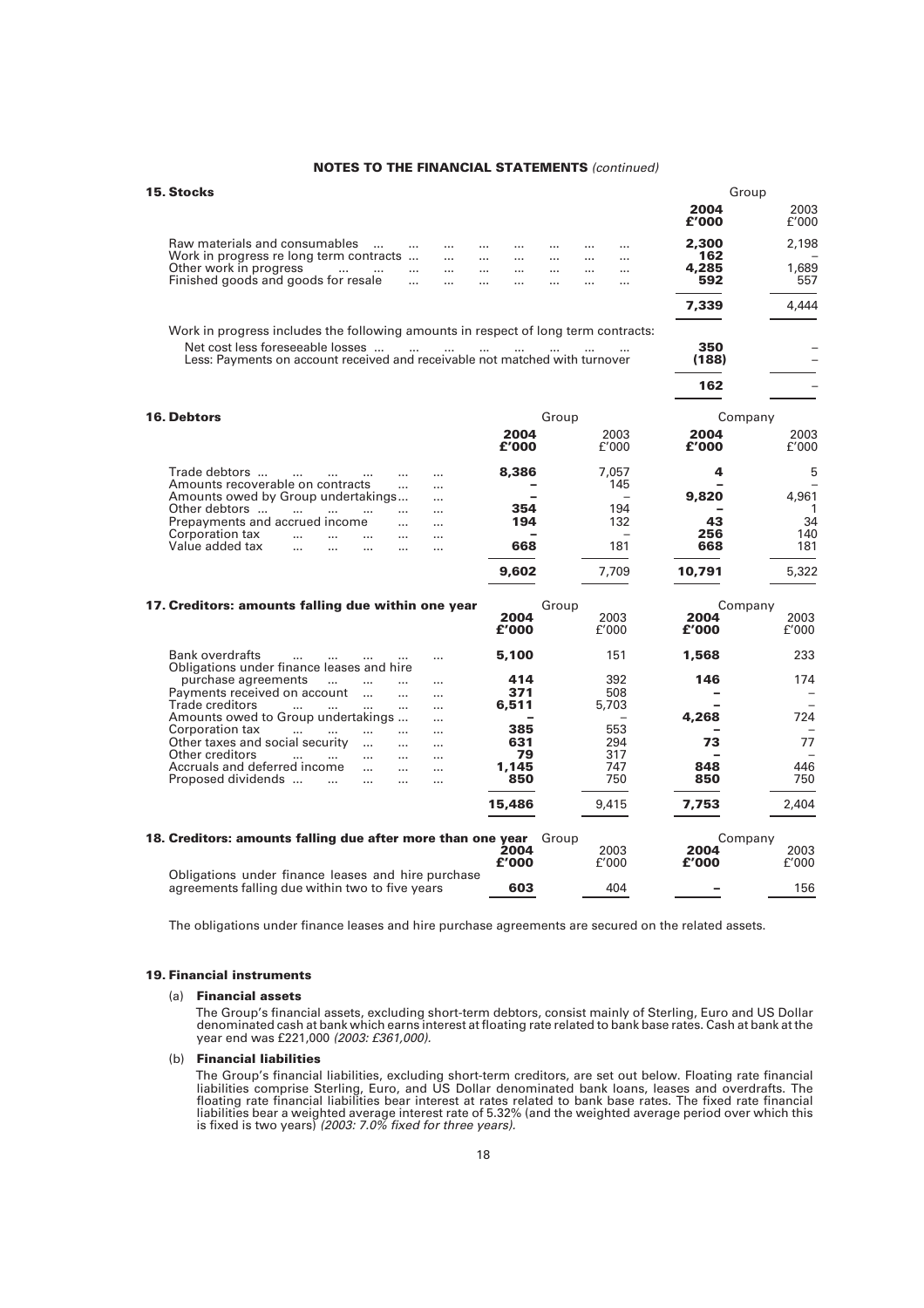#### **19. Financial Instruments** (continued)

#### (b) **Financial liabilities** (continued)

|                             |          |          |          | <b>Floating</b><br>rate<br>financial<br><b>liabilities</b> | <b>Fixed</b><br>rate<br>financial<br><b>liabilities</b> | 2004<br>Total | Floating<br>rate<br>financial<br>liabilities | Fixed<br>rate<br>financial<br>liabilities | 2003<br>Total |
|-----------------------------|----------|----------|----------|------------------------------------------------------------|---------------------------------------------------------|---------------|----------------------------------------------|-------------------------------------------|---------------|
|                             |          |          |          | £'000                                                      | £'000                                                   | £'000         | £'000                                        | f'000                                     | f'000         |
| <b>Currency</b><br>Sterling | $\cdots$ | $\cdots$ | $\cdots$ | 5,876                                                      | 817                                                     | 6,693         | (1, 453)                                     | 374                                       | (1,079)       |
| Euro                        | $\cdots$ | $\cdots$ | $\cdots$ | 22                                                         | -                                                       | 22            | 479                                          | -                                         | 479           |
| <b>US Dollar</b>            | $\cdots$ | $\cdots$ | $\cdots$ | (515)                                                      | -                                                       | (515)         | 1,546                                        |                                           | 1,546         |
| Other                       | $\cdots$ | $\cdots$ | $\cdots$ | (83)                                                       | -                                                       | (83)          |                                              |                                           |               |
| Total                       |          |          |          | 5,300                                                      | 817                                                     | 6,117         | 572                                          | 374                                       | 946           |

## (c) **Interest rate risk**

The Group is subject to fluctuations in interest rates on its borrowings and surplus cash. The Group is aware of the financial products available to insure against adverse movements in interest rates. Formal reviews are undertaken to determine whether such instruments are appropriate for the Group. No such instruments were utilised in the year to 30th April, 2004.

## (d) **Currency exposure**

The Group is subject to fluctuations in exchange rates on its net investments overseas and transactional monetary assets and liabilities not denominated in the operating (or 'functional') currency of the operating unit involved. The Group's policy is to hedge, where appropriate, the net asset value of overseas investments. Such hedging is currently achieved through borrowings in the respective currencies.

 During the year ended 30 April, 2004 the Group has taken out contracts to minimise the impact of exchange rate fluctuations based on expected currency orders to be received over the coming two years.

 There were no material gains or losses on instruments used for exchange rate hedging either during or at the end of the year.

The table below shows the Group's transactional currency exposures which give rise to the net currency gains and losses recognised in the profit and loss account. There is no internal policy requirement to take out exchange rate hedging on the Group's transactional monetary assets and liabilities although, when it is believed market conditions necessitate such hedging, then appropriate arrangements would be made using forward contracts.

| <b>30th April, 2004</b>                       |          |          |          |   |          |          | Net foreign currency monetary assets/(liabilities) |          |          |                          |                           |                |
|-----------------------------------------------|----------|----------|----------|---|----------|----------|----------------------------------------------------|----------|----------|--------------------------|---------------------------|----------------|
|                                               |          |          |          |   |          |          |                                                    |          |          | <b>Sterling</b><br>£'000 | <b>US Dollar</b><br>£'000 | Total<br>£'000 |
| <b>Functional currency of Group operation</b> |          |          |          |   |          |          |                                                    |          |          |                          |                           |                |
| Korean Won                                    |          |          |          | . |          | $\cdots$ | $\cdots$                                           |          |          | (103)                    |                           | (103)          |
| Sterling                                      | $\cdots$ | $\cdots$ | $\cdots$ |   | $\cdots$ | $\cdots$ |                                                    |          |          |                          | 181                       | 181            |
| Other                                         |          |          | $\cdots$ |   | $\cdots$ | $\cdots$ | $\cdots$                                           |          | $\cdots$ | (325)                    |                           | (325)          |
| Total                                         |          | .        |          |   |          | $\cdots$ |                                                    | $\cdots$ |          | (428)                    | (181)                     | (247)          |

| <b>30th April, 2003</b>                       |          |          |          |          |          |          |          | Net foreign currency monetary assets/(liabilities) |          |                   |                    |                |  |
|-----------------------------------------------|----------|----------|----------|----------|----------|----------|----------|----------------------------------------------------|----------|-------------------|--------------------|----------------|--|
|                                               |          |          |          |          |          |          |          |                                                    |          | Sterling<br>f'000 | US Dollar<br>f'000 | Total<br>f'000 |  |
| <b>Functional currency of Group operation</b> |          |          |          |          |          |          |          |                                                    |          |                   |                    |                |  |
| Korean Won                                    |          |          |          |          | $\cdots$ | $\cdots$ | $\cdots$ |                                                    | $\cdots$ | (106)             |                    | (106)          |  |
| US Dollar                                     | $\cdots$ |          | $\cdots$ | $\cdots$ | $\cdots$ | $\cdots$ |          | $\cdots$                                           | $\cdots$ | (201              | 128                | (73)           |  |
| Other                                         | $\cdots$ |          | $\cdots$ | $\cdots$ | $\cdots$ | $\cdots$ | $\cdots$ | $\cdots$                                           | $\cdots$ | (246)             |                    | 246)           |  |
| Total                                         |          | $\cdots$ | $\cdots$ | .        |          | .        |          | $\cdots$                                           | $\cdots$ | (553)             | 128                | (425)          |  |

The amounts shown above take into account the effect of forward contracts the Group had taken out to hedge expected future foreign currency purchases.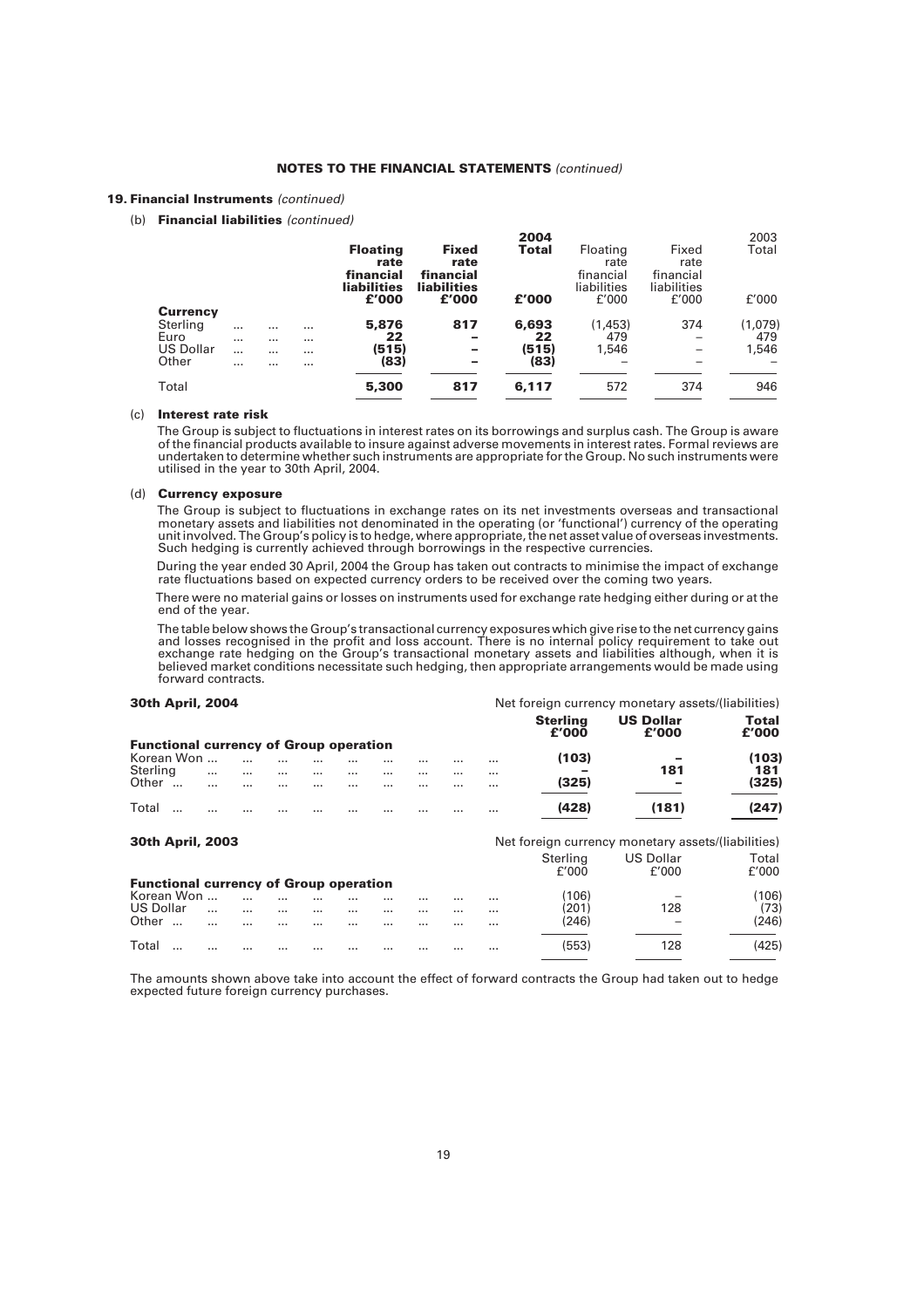## **19. Financial Instruments** (continued)

## (e) **Maturity profile**

The maturity profile of the Group's financial liabilities, other than short-term creditors such as trade creditors and accruals was as follows:

| <b>Overdrafts</b>                        | <b>Finance</b><br>leases<br>and hire<br>purchase | 2004<br>Total            | Overdrafts | Finance<br>leases<br>and hire<br>purchase | 2003<br>Total           |
|------------------------------------------|--------------------------------------------------|--------------------------|------------|-------------------------------------------|-------------------------|
| £'000                                    | £'000                                            | £'000                    | f'000      | f'000                                     | f'000                   |
| 5,094                                    | 414                                              | 5,508                    | 151        | 392                                       | 543                     |
|                                          |                                                  |                          |            |                                           | 374                     |
|                                          |                                                  |                          |            |                                           | 30                      |
| Total borrowings due after one year<br>6 | 603                                              | 609                      |            | 404                                       | 404                     |
| 5,100<br>$\cdots$                        | 1,017                                            | 6,117                    | 151        | 796                                       | 947                     |
|                                          | 6                                                | agreements<br>233<br>370 | 239<br>370 |                                           | agreements<br>374<br>30 |

At 30th April, 2004 the Group had the following undrawn committed facilities, with an average maturity of 19 months, in respect of which all conditions precedent had been met: £'000

| Undrawn committed borrowing facilities          |  |          |              |  |        |
|-------------------------------------------------|--|----------|--------------|--|--------|
| Expiring after one year but less than two years |  | $\cdots$ | <br>$\cdots$ |  | 994. ا |

## (f) **Fair values**

At 30th April, 2004 and at 30th April, 2003 the fair value of the Group's financial instruments was not materially different to the book value of the instruments. The fair value was calculated using market rates where available, otherwise cash flows were discounted at prevailing rates.

| <b>20. Provisions for liabilities and charges</b>                                  | Deferred taxation |          |          |          |          |                |                  |
|------------------------------------------------------------------------------------|-------------------|----------|----------|----------|----------|----------------|------------------|
|                                                                                    |                   |          |          |          |          | Group<br>f'000 | Company<br>f'000 |
| Balance at beginning of year<br>Charge for the year in the profit and loss account | $\cdots$          | $\cdots$ | $\cdots$ | $\cdots$ | $\cdots$ | 768            | 124              |
|                                                                                    | $\cdots$          | $\cdots$ | $\cdots$ | $\cdots$ | $\cdots$ | 172            | 63               |
| <b>Balance at end of year</b><br>$\cdots$<br>$\cdots$<br>$\cdots$                  | $\cdots$          |          |          |          | $\cdots$ | 940            | 187              |
|                                                                                    |                   |          |          |          |          |                |                  |

The amount provided for deferred taxation, which is the full potential liability calculated on the liability method at 30% (2003: 30%), is set out below:

|                                                                                                                                                                                                                      |                      | Group                                                        | Company                |                  |  |
|----------------------------------------------------------------------------------------------------------------------------------------------------------------------------------------------------------------------|----------------------|--------------------------------------------------------------|------------------------|------------------|--|
|                                                                                                                                                                                                                      | 2004<br>£'000        | 2003<br>f'000                                                | 2004<br>£'000          | 2003<br>f'000    |  |
| Difference between accumulated depreciation<br>and amortisation and capital allowances<br>Losses                                                                                                                     | 978<br>(38)          | 768                                                          | 187                    | 124              |  |
|                                                                                                                                                                                                                      | 940                  | 768                                                          | 187                    | 124              |  |
| 21. Share capital                                                                                                                                                                                                    |                      |                                                              | 2004<br>£'000          | 2003             |  |
| Authorised, allotted, called up and fully paid:<br>7,200,000 ordinary shares of 10p each<br>$\cdots$                                                                                                                 |                      | $\cdots$                                                     | 720                    | f'000<br>720     |  |
| 22. Profit and loss account                                                                                                                                                                                          |                      |                                                              | Group<br>f'000         | Company<br>f'000 |  |
| At beginning of year<br>$\cdots$<br>$\cdots$<br>$\cdots$<br><br>Retained profit for the year<br>$\cdots$<br>$\cdots$<br>$\cdots$<br>$\cdots$<br>Exchange loss on re-translation of overseas subsidiaries' net assets | $\cdots$<br>$\cdots$ | <br>$\cdots$<br>$\cdots$<br>$\cdots$<br>$\cdots$<br>$\cdots$ | 8,772<br>1,069<br>(56) | 4,855<br>1.056   |  |
| At end of year<br>$\cdots$<br>$\cdots$<br><br>                                                                                                                                                                       |                      | <br>                                                         | 9.785                  | 5,911            |  |

Cumulative goodwill in the Group amounting to £248,000 (2003: £248,000) arising on the acquisition of subsidiary undertakings has been written off against reserves.